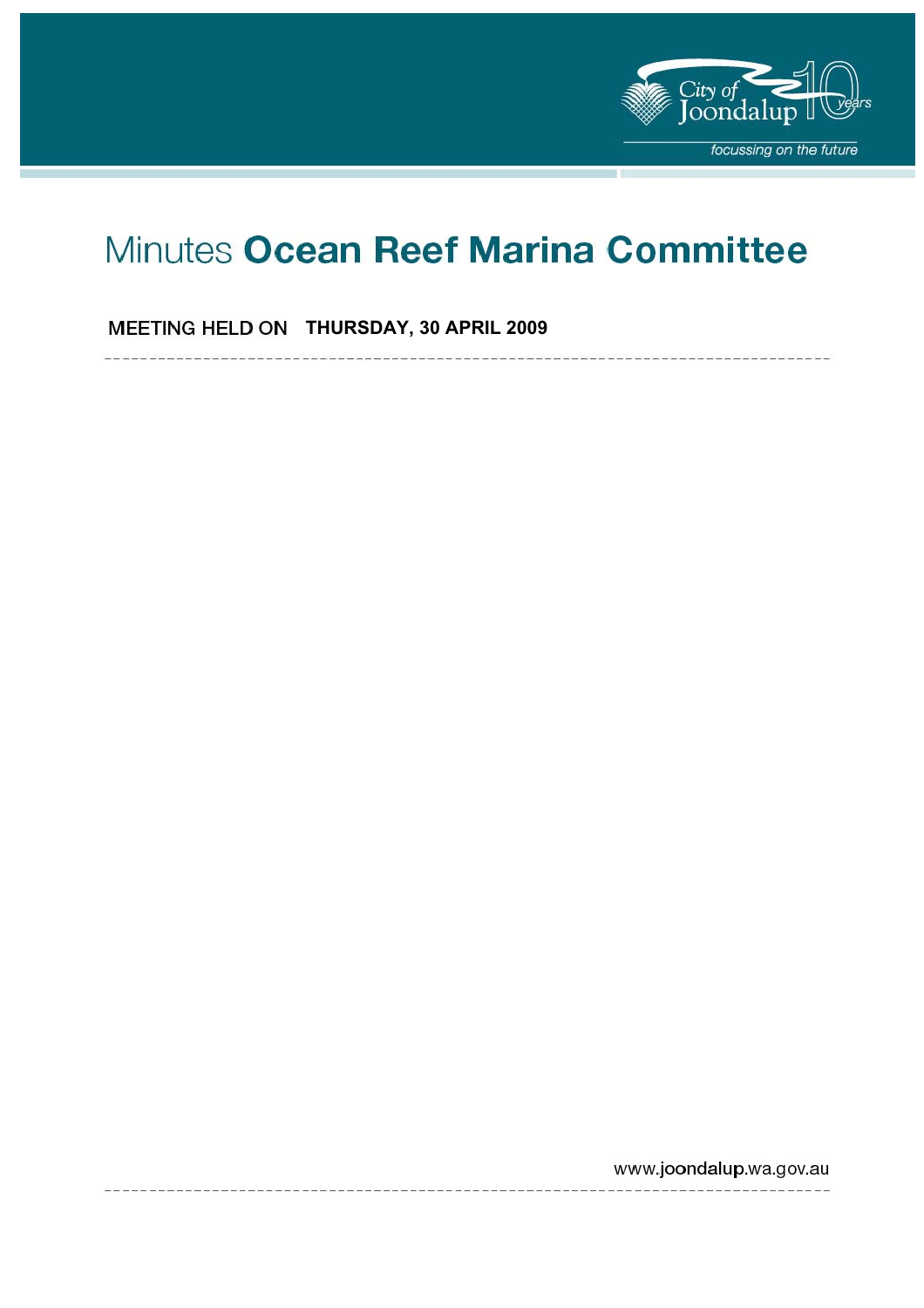# **CITY OF JOONDALUP**

#### **MINUTES OF THE OCEAN REEF MARINA COMMITTEE MEETING HELD IN CONFERENCE ROOM 1, JOONDALUP CIVIC CENTRE, BOAS AVENUE, JOONDALUP ON THURSDAY, 30 APRIL 2009**

#### **ATTENDANCE**

#### **Committee Members:**

Mayor Troy Pickard *Presiding Person*  Cr Trona Young Cr Kerry Hollywood Cr Geoff Amphlett Cr Brian Corr Cr Russ Fishwick

#### **Officers:**

| Mr Garry Hunt       | <b>Chief Executive Officer</b>                    |
|---------------------|---------------------------------------------------|
| Mr Jamie Parry      | Director Governance and Strategy                  |
| Mr Mike Archer      | <b>City Projects Administrator</b>                |
| Ms Genevieve Hunter | <b>Executive Projects Officer</b>                 |
| Mrs Lesley Taylor   | <b>Acting Administrative Services Coordinator</b> |

#### **Observer**

Mr Tom McLean

#### In Attendance

Mr Andrew Williams, Coffey Projects Mr Bill Burrell, Taylor Burrell Burnett

#### **DECLARATION OF OPENING**

The Presiding Person declared the meeting open at 1844 hrs.

#### **PROCEDURAL MOTION - THAT THE MEETING BE ADJOURNED**

#### **MOVED Cr Fishwick, SECONDED Cr Amphlett that the meeting be adjourned, the time being 1845 hrs.**

#### The Motion was Put and **CARRIED** (6/0)

**In favour of the Procedural Motion:** Mayor Pickard, Crs Amphlett, Corr, Fishwick, Hollywood and Young

The meeting **RESUMED** at 1853 hrs, with Cr Amphlett not being in attendance.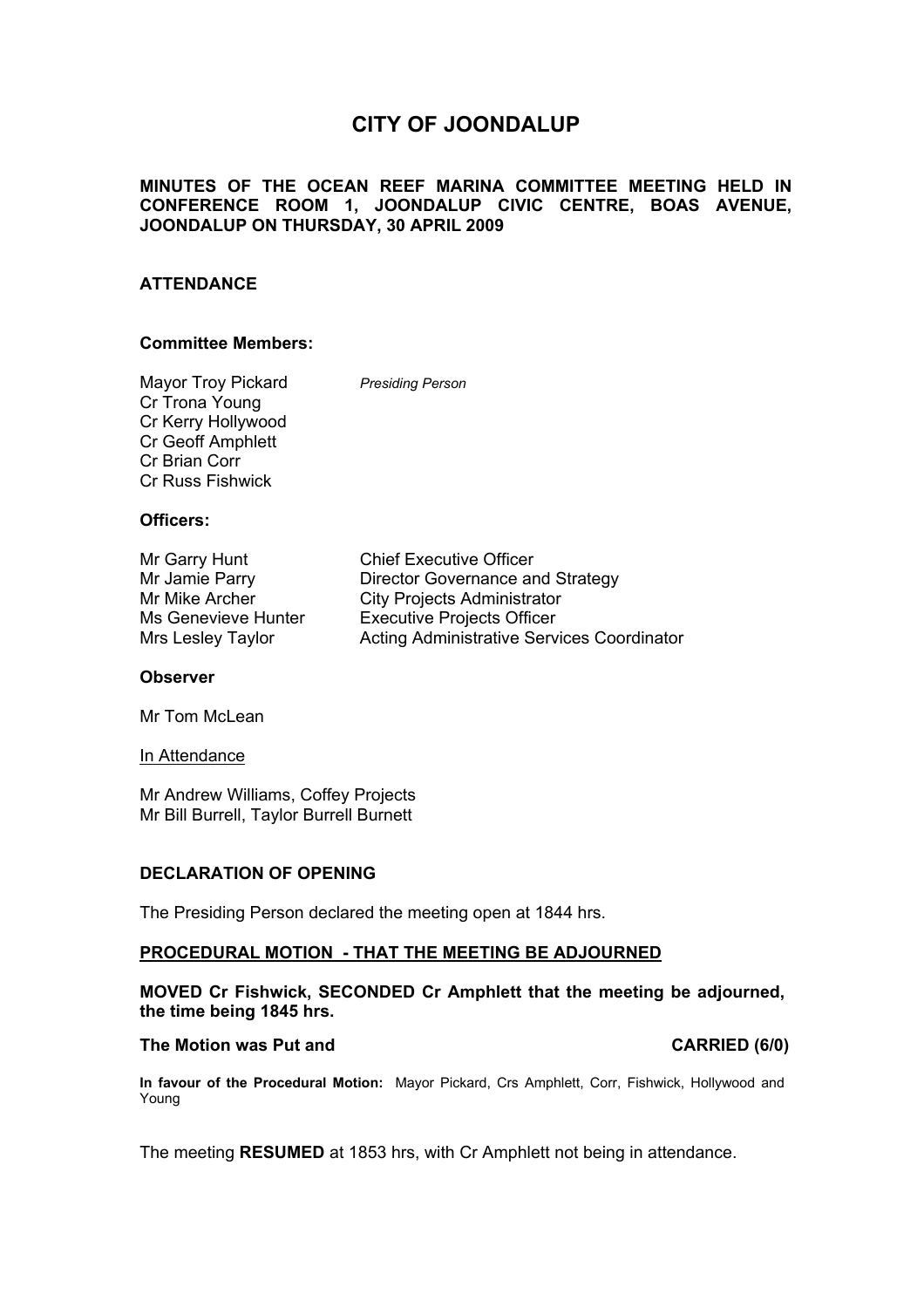#### **APOLOGIES/LEAVE OF ABSENCE**

Apology – Cr Geoff Amphlett (following resumption).

#### **ANNOUNCEMENTS BY THE PRESIDING PERSON WITHOUT DISCUSSION**

Mayor Pickard offered congratulations to Mr Bill Burrell of Taylor Burrell, his team and stakeholders for what has been an extensive process and a wonderful milestone for the City of Joondalup.

#### **DECLARATIONS OF INTEREST**

Nil.

**IDENTIFICATION OF MATTERS FOR WHICH THE MEETING MAY SIT BEHIND CLOSED DOORS** 

Nil.

#### **PETITIONS AND DEPUTATIONS**

Nil.

#### **REPORTS**

# **ITEM 1 OCEAN REEF MARINA PHILOSOPHY AND PARAMETERS – [07303, 04171]**

WARD: North-Central

**RESPONSIBLE** Mr Garry Hunt **DIRECTOR:** Office of CEO

#### **PURPOSE / EXECUTIVE SUMMARY**

At the Ocean Reef Marina Committee meeting held on 2 December 2008, the Chief Executive Officer advised that the Committee should affirm the philosophy and parameters on which the project will be based to assist in clarifying and confirming its future direction.

#### **BACKGROUND**

The Ocean Reef Marina project development site is located on the coast at Ocean Reef and is approximately 61 hectares in area. The site extends from just north of Swanson Way to north of Resolute Way. The City purchased Part Lot 1029 at Ocean Reef in 1979 for a price of \$525,000. This purchase was made as an investment for the benefit of the community, to enable the development of a range of recreational, commercial and ancillary service uses.

The project has been the subject of debate for over 30 years with a range of plans having been considered during this period of time. The project was revitalised when,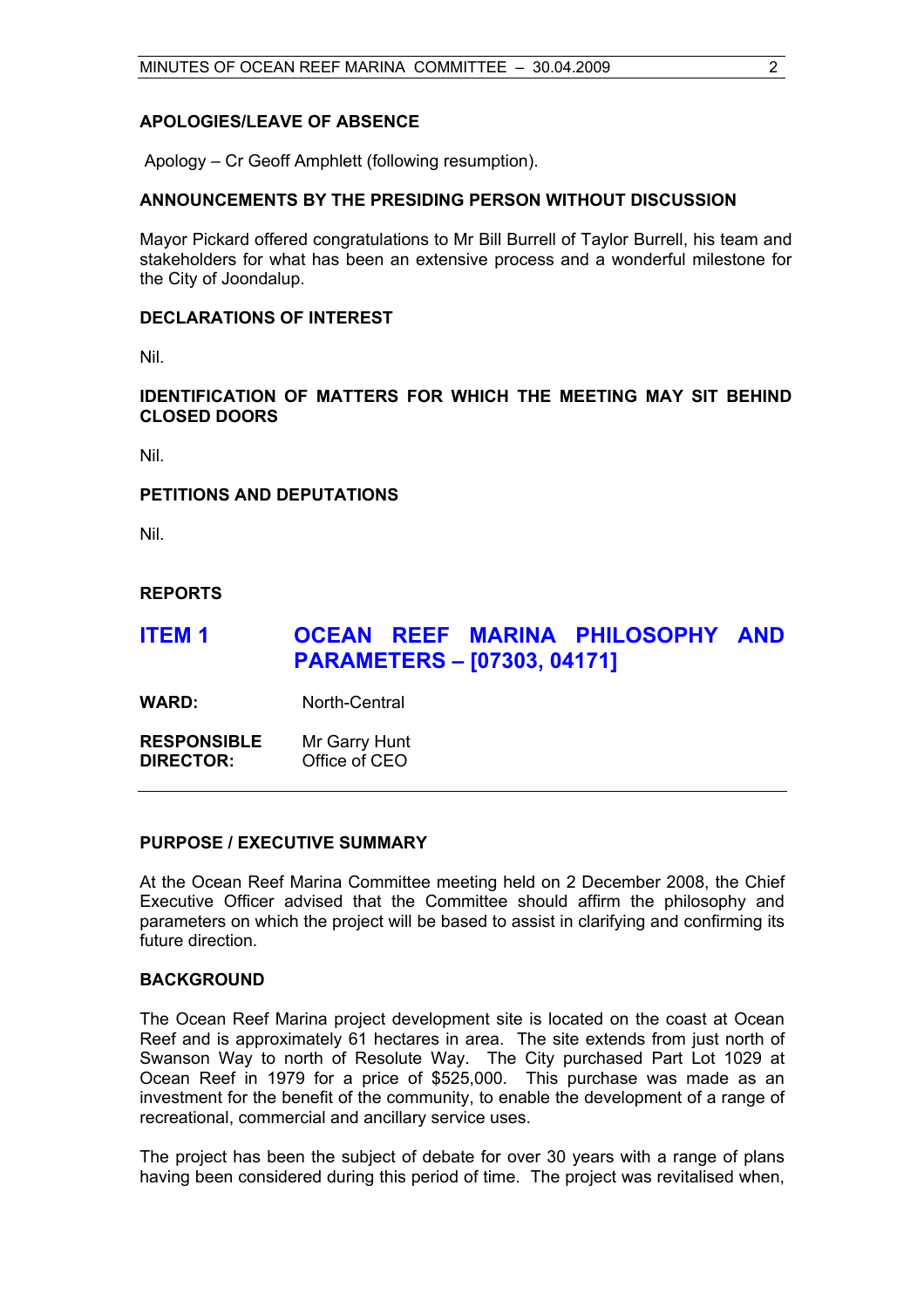on 7 November 2004, the then Minister for Planning & Infrastructure announced that the State Government of the day would commit up to \$700,000 towards concept plans and a structure plan aimed at transforming Ocean Reef boat launching facility into a world-class commercial and recreational marina. At that time the City estimated a total of \$1.429m would need to be expended to undertake the project.

In April 2007 Council agreed to the establishment of a Steering Committee, comprising the Chief Executive Officer, representatives of the Western Australian Planning Commission, Department of Planning and Infrastructure, LandCorp and the Water Corporation, to oversee the project. The Steering Committee has met on seven occasions to discuss the site in relation to ownership, planning implications, marine implications and boating infrastructure.

In April 2007, Council also agreed to:

- 1 Establish the Ocean Reef Marina Committee (as a Committee of Council).
- 2 Note the Community Participation Plan for the Ocean Reef Marina as appropriate for community engagement.
- 3 Establish a Community Reference Group of 34 people.
- 4 Support the proposed role for the Reference Group.

The role of this group is to:

- Help the City develop a concept design and structure plan for the Ocean Reef Marina;
- Ensure the issues and concerns of the community are adequately represented;
- Represent the interests of the wider community;
- Act as a conduit to disseminate information and feedback to and from the wider community; and
- Liaise with extended networks and community groups to facilitate information sharing about the project.

During the development of Concept Plans 1 to 7, the Community Reference Group has met on five occasions to workshop and provide feedback into the planning process. The Group has viewed Concept Plan #6. Concept Plan #7 has only slight modifications to Concept Plan #6.

The considerable number of meetings, workshops, discussions and consultations over the past three years has resulted in the establishment of a number of guiding principles and philosophies for the development of the Ocean Reef Marina Structure Plan. The affirmation and acknowledgement of these principles and philosophies will ensure the integrity of the project moving forward and that the vision of the City in bringing the Ocean Reef Marina project to a reality remains uncompromised. The project philosophies and parameters are presented below.

#### **DETAILS**

#### **Project Philosophy and Key Parameters**

**1. Vision for the Development**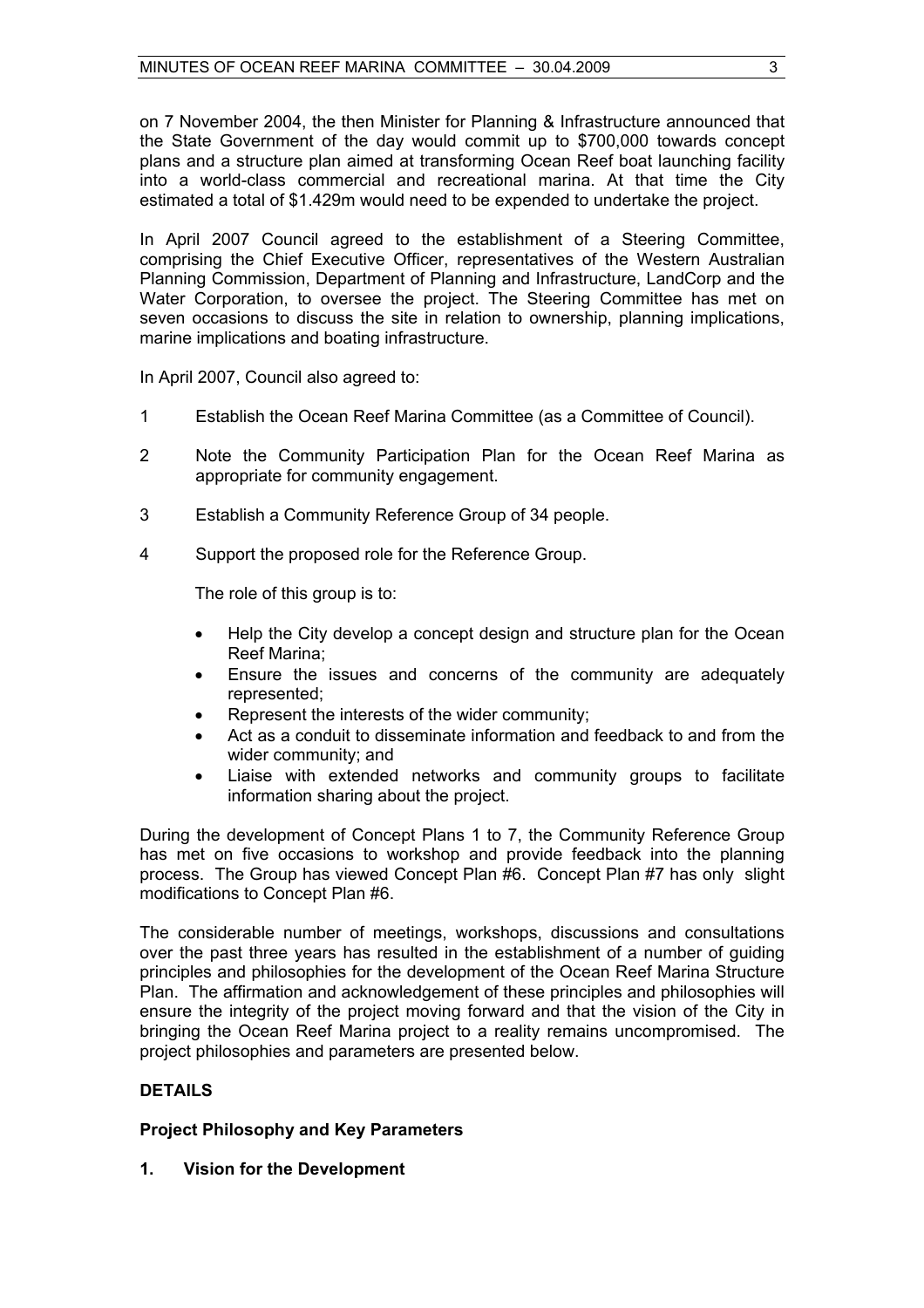The City holds a vision for the Ocean Reef Marina site as a world class recreational, residential and tourism development that encapsulates high levels of environmental sustainability, community amenity and delivers economic growth and social benefit to the residents of the City of Joondalup. The purpose of the vision is to articulate for the record and for historical purposes the intent of the Council in progressing the project, what it is trying to do and why it is trying to do it.

The existing infrastructure at the Ocean Reef Boat Harbour is both outdated and ageing and no longer meets the expectations and needs of present and future generations of City residents or the wider Western Australian community. The site has been recognised as having the potential for development as a major tourism and recreation node for over 30 years.

The proposed facilities envisaged for the Ocean Reef Marina redevelopment provide the community with a state of the art iconic marina facility which caters for the needs of the community and provides a balance of residential, commercial and public amenities that will service the community and attract local and outside visitors into the future. The development design principles seek to ensure that the development does not become an exclusive residential enclave but rather an equitable community based facility where visitor and resident alike, can enjoy a variety of first class amenities and leisure activities.

The City recognises that there is limited opportunity for development nodes along its ocean coast line that provides an interface with the community; therefore any development must maximise land use and built form in order to satisfy this unique opportunity while recognising the environmental integrity of the site.

The project attempts to balance the needs of the community with the need to maintain and preserve the natural environmental. The development concepts are sensitive and compatible with the existing environment and provide an interface between sustainable development and the natural marine and terrestrial environments.

#### **2. Environmental strategy**

The project concept plan has been developed using best practice management techniques that remain sympathetic to the natural environmental.

The City acknowledges the environmental constraints identified in the preliminary reports prepared to date. These include:

- Coastal hydrology
- Flora/fauna
- Geotechnical
- Public amenity issues

By utilising up-to-date best practice urban design, architectural and construction techniques the Ocean Reef Marina can be a showcase for innovation in green design. The City is committed to achieving a sustainable green development that sets a benchmark for major developments within Western Australia.

*Bush Forever*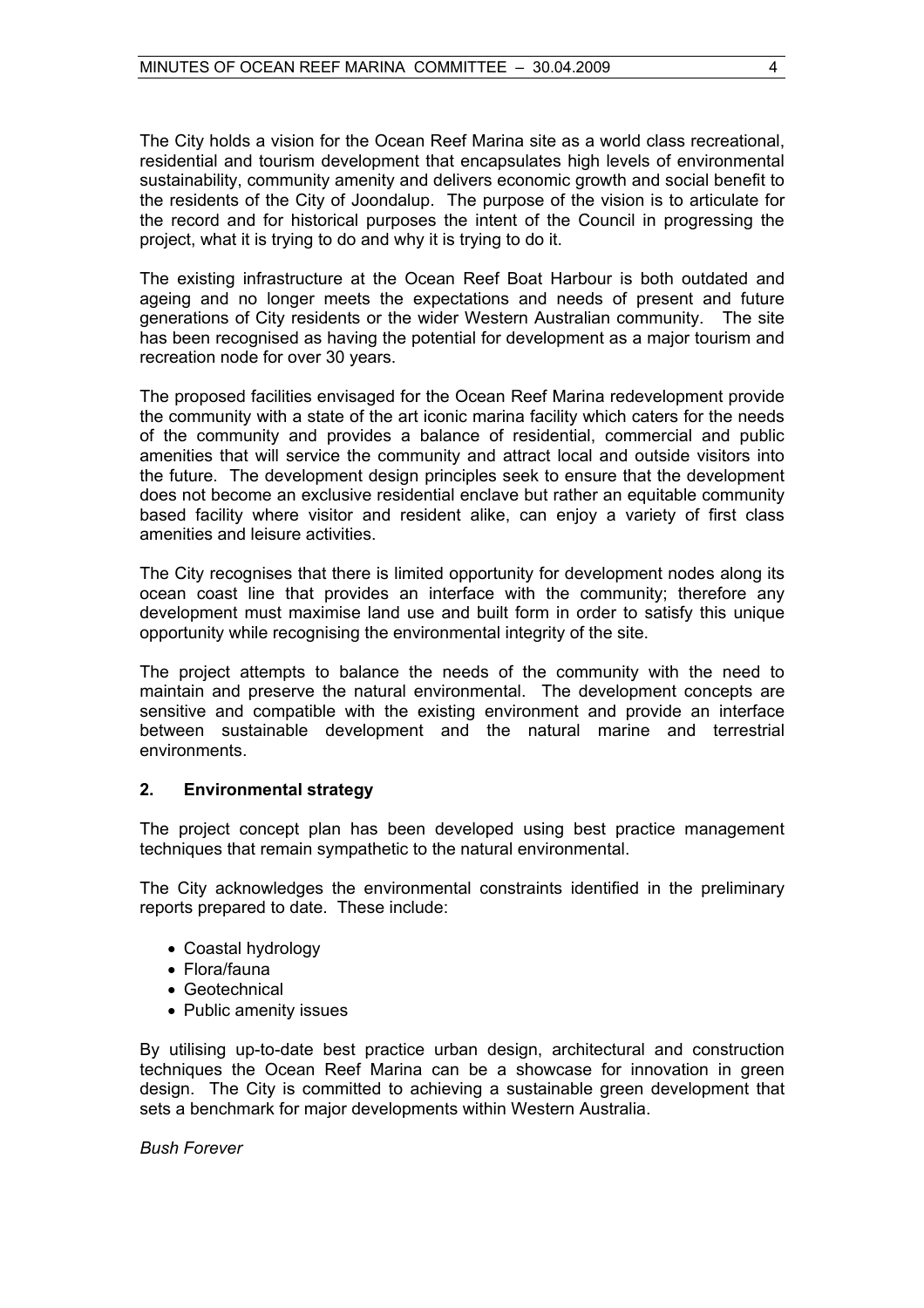The site has been accepted by the City and the State Government as a strategic tourism and development node; however the City also accepts the existence of Bush Forever within the development area (see attached Bush Forever site plan). In consultation with the relevant government and environmental agencies the development concepts seek to enhance and safeguard the integrity of the Bush Forever site, taking into account the constraints existing to development within this type of natural environment.

The City's consultants have prepared preliminary reports on the site and further detailed analysis will be undertaken.

#### **3. Governance and Fiscal responsibility**

The City of Joondalup owns 27 hectares of valuable coastal land. The City also has a vesting interest over an additional 21 (approximately) hectares of Crown Land on the site. As such any development on the site needs to take into account the present and future benefits for City residents and the greater Western Australian population.

| <b>LOT NO</b>  | <b>AREA</b>        | <b>REGISTERED PROPRIETOR</b>          | <b>COMMENTS</b>      |  |
|----------------|--------------------|---------------------------------------|----------------------|--|
| 9000*          | $7.54$ ha          | <b>Water Corporation</b>              | Easement             |  |
| 1032           | 2.69 <sub>ha</sub> | City of Joondalup                     | Easement             |  |
| 1029           | 24.40ha            | City of Joondalup                     |                      |  |
| 45122*         | 36.92ha            | State of Western Australia            | Recreation           |  |
|                |                    | Interest Holder: City of<br>Joondalup | Easement             |  |
| 47831 / 15446* | 32.03ha            | State of Western Australia            | Recreation           |  |
|                |                    | Interest Holder: City of<br>Joondalup | Telecommunications   |  |
| 47831 / 15445* | 61.05ha            | State of Western Australia            | Recreation           |  |
|                |                    | Interest Holder: City of              | Telecommunications   |  |
|                |                    | Joondalup                             |                      |  |
| 36732 / 10098  | $1.01$ ha          | <b>State of Western Australia</b>     | <b>Breakwater</b>    |  |
|                |                    | Interest Holder: Water<br>Corporation | <b>Sewer Outfall</b> |  |
| 39014 / 10518  | $0.91$ ha          | State of Western Australia            | Harbour              |  |
|                |                    | Interest Holder: Minister for         |                      |  |
|                |                    | Transport                             |                      |  |
| 39014 / 10519  | 0.20 <sub>ha</sub> | State of Western Australia            | Harbour              |  |
|                |                    | Interest Holder: Minister for         |                      |  |
|                |                    | Transport                             |                      |  |
| 40064 / 10969  | 0.06 <sub>ha</sub> | State of Western Australia            | Sewerage             |  |
|                |                    | Interest Holder: Water                |                      |  |
|                |                    | Corporation                           |                      |  |

Land Assembly of site:

\*Part of lot utilised

Attachments refer: Site Plan

 Bush Forever plan Land assembly plan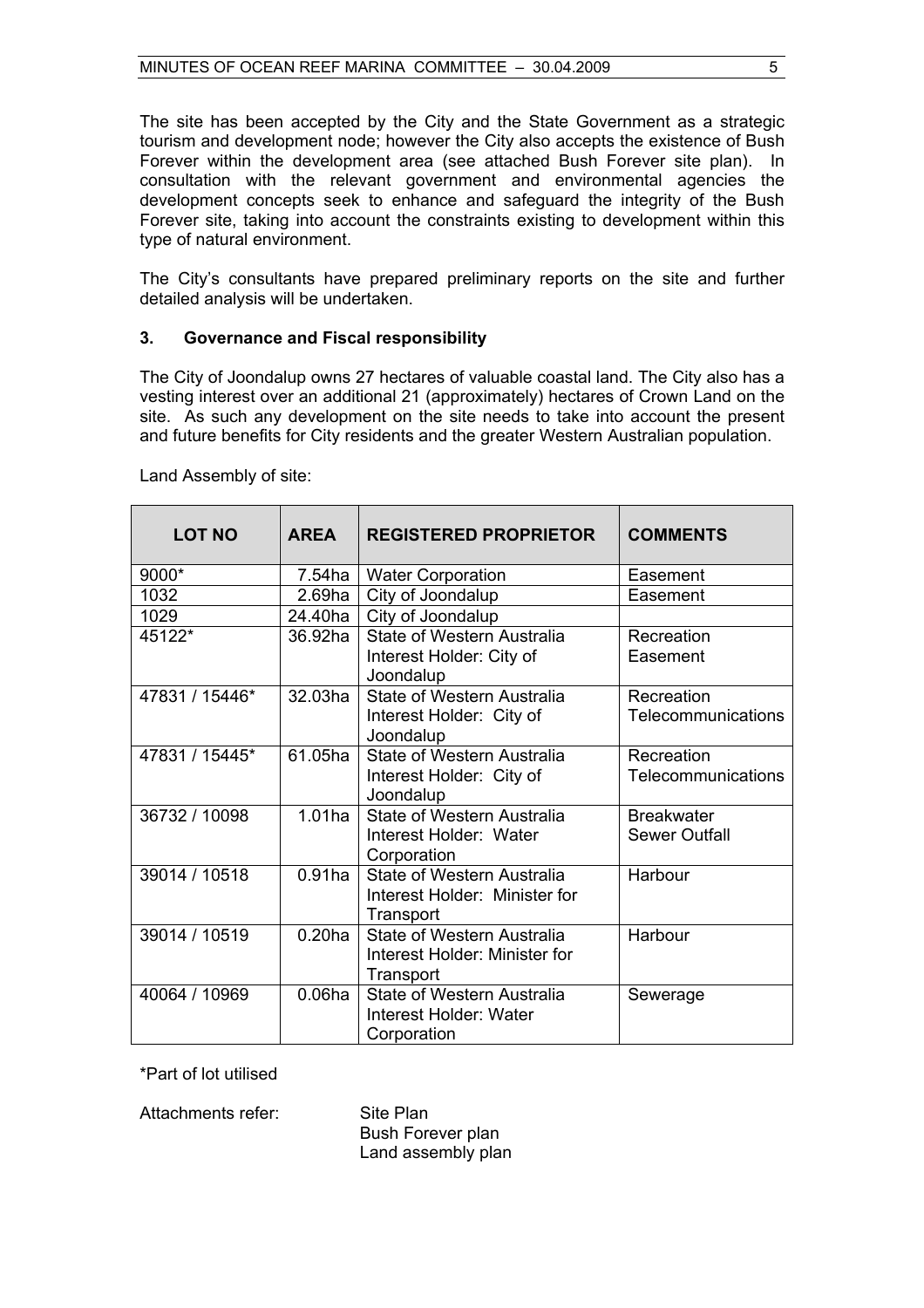The City is clear on its role in the development of a structure plan and that it does not have the capacity to bring the development to fruition without a joint venture in association and agreement with the State Government or third parties. The action to date is in accord with the 2004 funding arrangements to develop a Structure Plan.

The City recognises that during the development process high ethical standards, probity, legal and legislative compliance and transparency are of vital importance. To ensure that this objective is achieved, the City proposes to undertake:

- Probity audit review and monitoring
- Internal audit review and monitoring
- Development of comprehensive and robust Business Cases and Financial Analysis.
- Extensive risk management assessment and monitoring
- Legal compliance via legal consultation

The City also understands that its endorsement of a draft concept plan is only the first step in a complex approval process and that, in liaison with other key stakeholders, it should facilitate negotiations with the relevant statutory bodies to expedite the project to Structure Plan stage. It will then determine, in association with the State Government, how the project can be best progressed to construction stage. The exact mechanism to achieve this will need to be the subject of discussion and negotiations with the State Government. Timely delivery is seen as a major issue given that the Ocean Reef Marina development has been discussed by various Councils for more than 30 years.

Through its appointment of suitably qualified consultants and peer review panels in the areas of planning and urban design, the environment, financing, engineering and infrastructure, the City is ensuring its responsibility that the development meets community, legislative and sustainability expectations is met.

#### **4. Liaison Protocol**

It is clearly understood by the City that the development of the project is in partnership with the Department of Planning and Infrastructure and the Ministries of Planning, Transport and Lands. Liaison at all stages with the State Government is of paramount importance in bringing the development to completion.

Through the instigation of the Ocean Reef Marina Steering Committee comprising representatives from the Department of Planning and Infrastructure, Water Corporation and Landcorp, the City maintains a strong liaison protocol with the key State Government stakeholders. Preliminary representation has been made to the Ministers for Transport, Lands and Planning and the Environmental Protection Authority, in an effort to ensure there is transparent, co-operative communication and consultation.

The strategic value and implicit importance of community consultation in the development of the Ocean Reef Marina has been addressed, with a community consultation plan being prepared and implemented which included the formation of the Ocean Reef Marina Community Reference Group. The Community Reference Group includes representatives from both stakeholder clubs (Whitfords Volunteer Sea Rescue Group and the Ocean Reef Sea Sports Club). Any proposed redevelopment of their existing facility will seek to maintain and enhance the important role these clubs play within the community.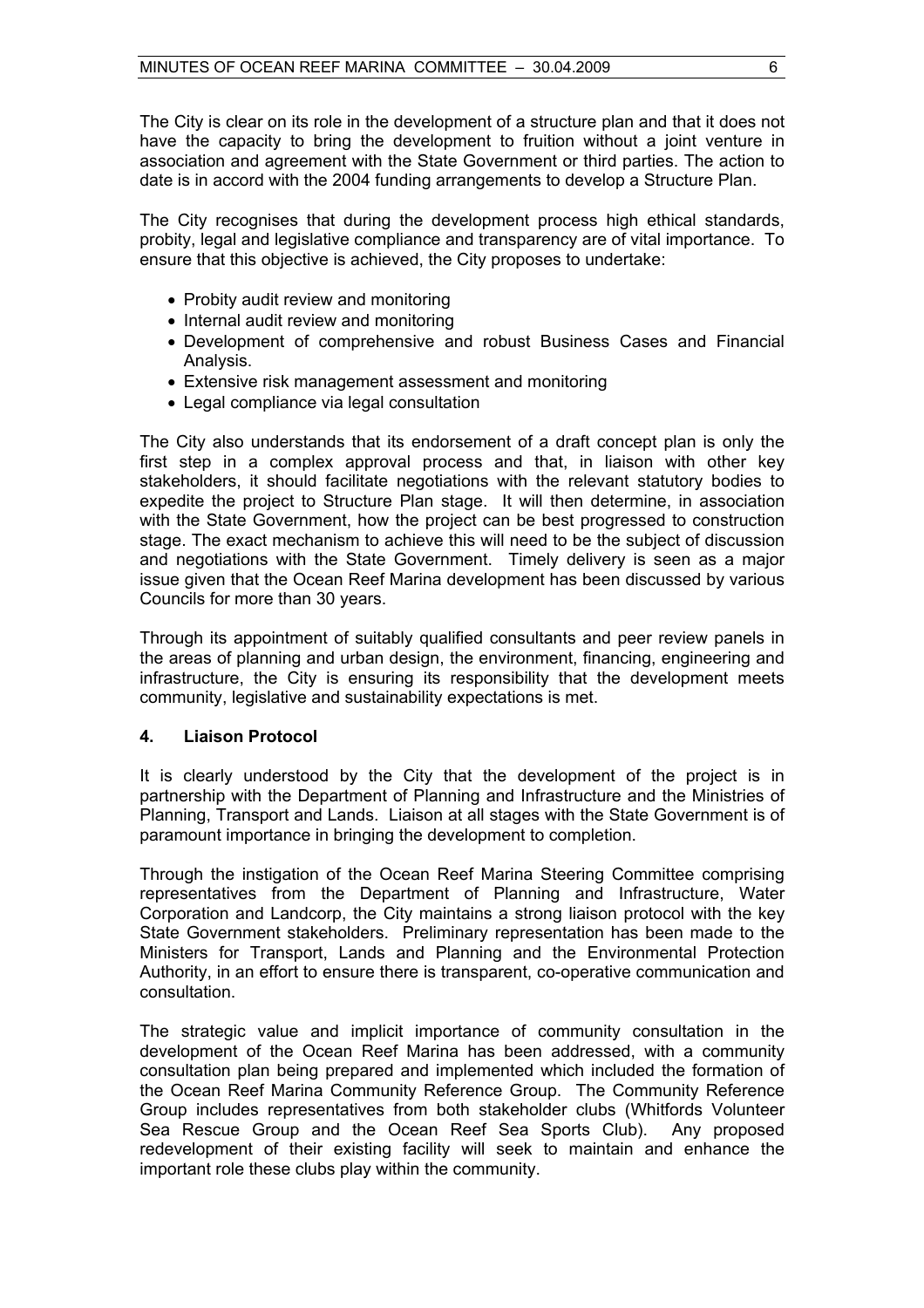Recognising the importance of providing further opportunities for community consultation and comment through both formal and informal processes, the City has prepared a communications plan to ensure the community is kept fully informed of the status of the project as it proceeds forward. This plan has been developed in accordance with the City's Public Participation Policy and Strategy.

### **5. Commerciality**

The design principles shall attempt to meet the need for world class amenities and be of suitable high commercial value. By adopting advanced best practice building philosophies (eg green building concepts, energy efficiency, sustainability etc), the Ocean Reef Marina has the potential to be an iconic City landmark the development of which may provide the City with future financial and social benefits for its residents for generations to come. Fundamental to achieving this is the generation of income streams through parking regimes, fees and charges for rights to occupy and other income generating opportunities.

The City acknowledges the importance of maintaining public ownership of this strategically valuable City site and of generating a commercial revenue stream from the site. As such the right to occupy is proposed to be granted predominantly on a leasehold basis, determined by the land assembly and in accordance with Crown Land development constraints.

However as the City is also mindful that the project provide a return on investment; the establishment of a joint venture partnership (either public, private or a combination) and best practice financial management is seen as an integral component of the achievement of this outcome.

A Memorandum of Understanding (MOU) would need to be negotiated between the State Government and the City to ensure the roles and responsibilities of the parties involved in implementing the project are clear and defined. The MOU would need to set out the broad scope of the project and detail the implementation phases, costs and revenue sharing as well as ongoing management and maintenance arrangements. The MOU would serve as a statement of the intention between the State and City (being the principal landowners) and it is not intended to be legally binding on either party.

#### **SUMMARY**

It is viewed as appropriate and necessary that the Ocean Reef Marina Committee considers and affirms a vision for the Ocean Reef Marina project site and endorses development protocols for the site as outlined above, which comprise the project philosophy and key parameters.

#### **Project Philosophy and Key Parameters**

- 1 Development Vision
	- World class recreation, residential and tourist development
	- Sustainable community amenity
	- Social and economic benefit to all residents
	- Balance of public, residential and commercial amenities
	- Equitable facility for visitors and residents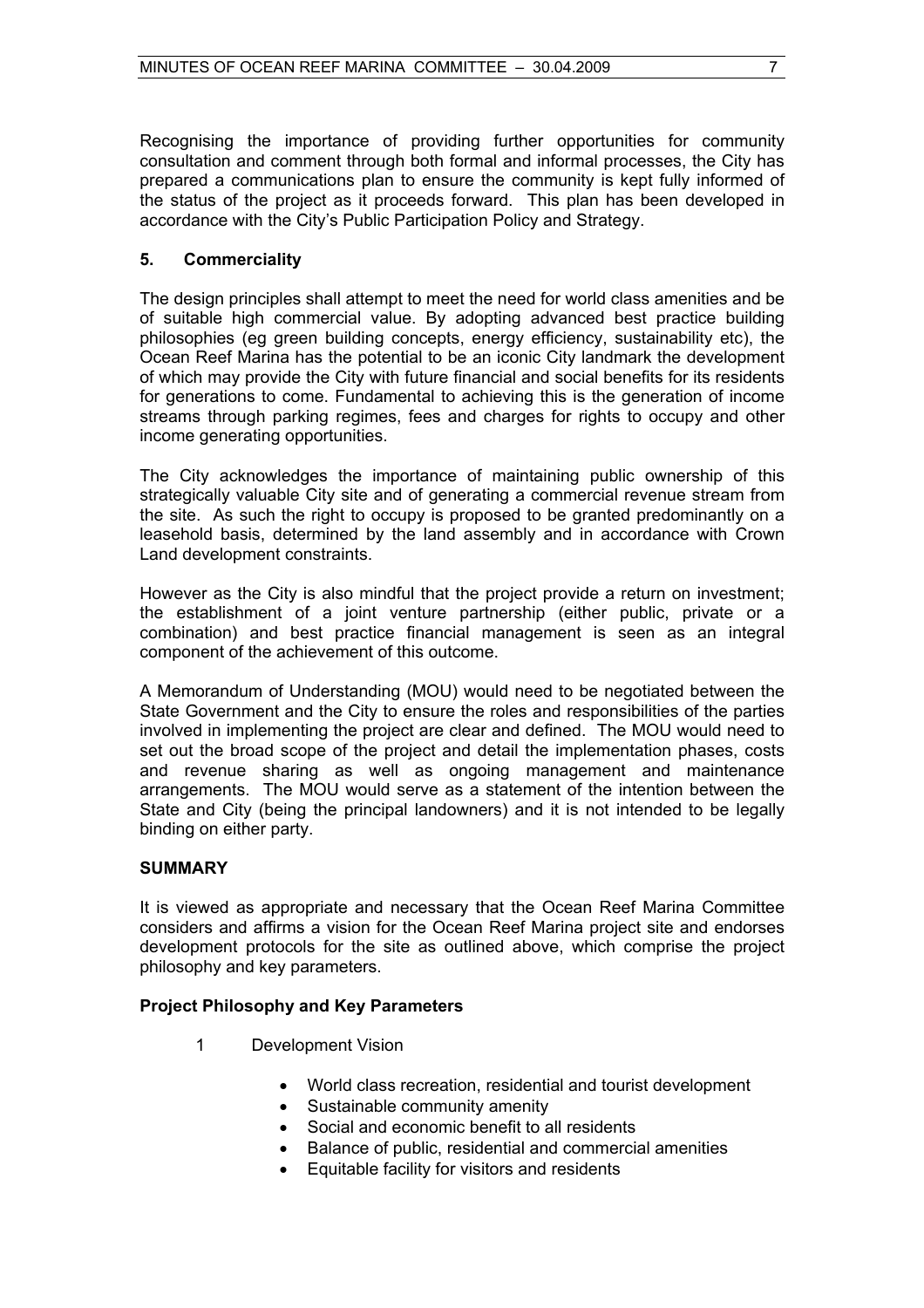- Social and economic maximisation of land use
- 2 Environmental Strategy
	- Best practice management techniques
	- Coastal processes
	- Flora/fauna
	- Geotechnical
	- Public amenity
	- Innovation in green design and sustainability
	- Conservation, maintenance and management of the Bush Forever site
- 3 Governance and Fiscal responsibility
	- High ethical standards
	- Probity, legal and legislative compliance
	- Accurate and timely expediency in the preparation and submission of required documentation for the approval of a Structure Plan
	- Due diligence in the engagement of professional consultants to undertake reports/studies
	- Transparent, accountable decision making process
- 4 Liaison protocol
	- Successful, sustainable partnerships with State Government departments and agencies
	- Transparent, co-operative communication and consultation with all relevant agencies
	- Transparent, co-operative communication and consultation with City of Joondalup residents and the wider community
	- Development of a Memorandum of Understanding with the State Government
- 5 Commerciality
	- Best practice financial management
	- Maintaining public ownership in accordance with statutory requirements
	- Establishment of a joint venture partnership

#### **Link to Strategic Plan:**

- Key Focus Area: Leadership and Governance 1.1 OBJECTIVE: To engage proactively with the community.
- Key Focus Areas: The Built Environment 4.2 OBJECTIVE: To progress a range of innovative and high quality urban development projects within the City – 4.2.1 STRATEGIES: Develop a concept for, and commit to, the development of land at the Ocean Reef Marina site.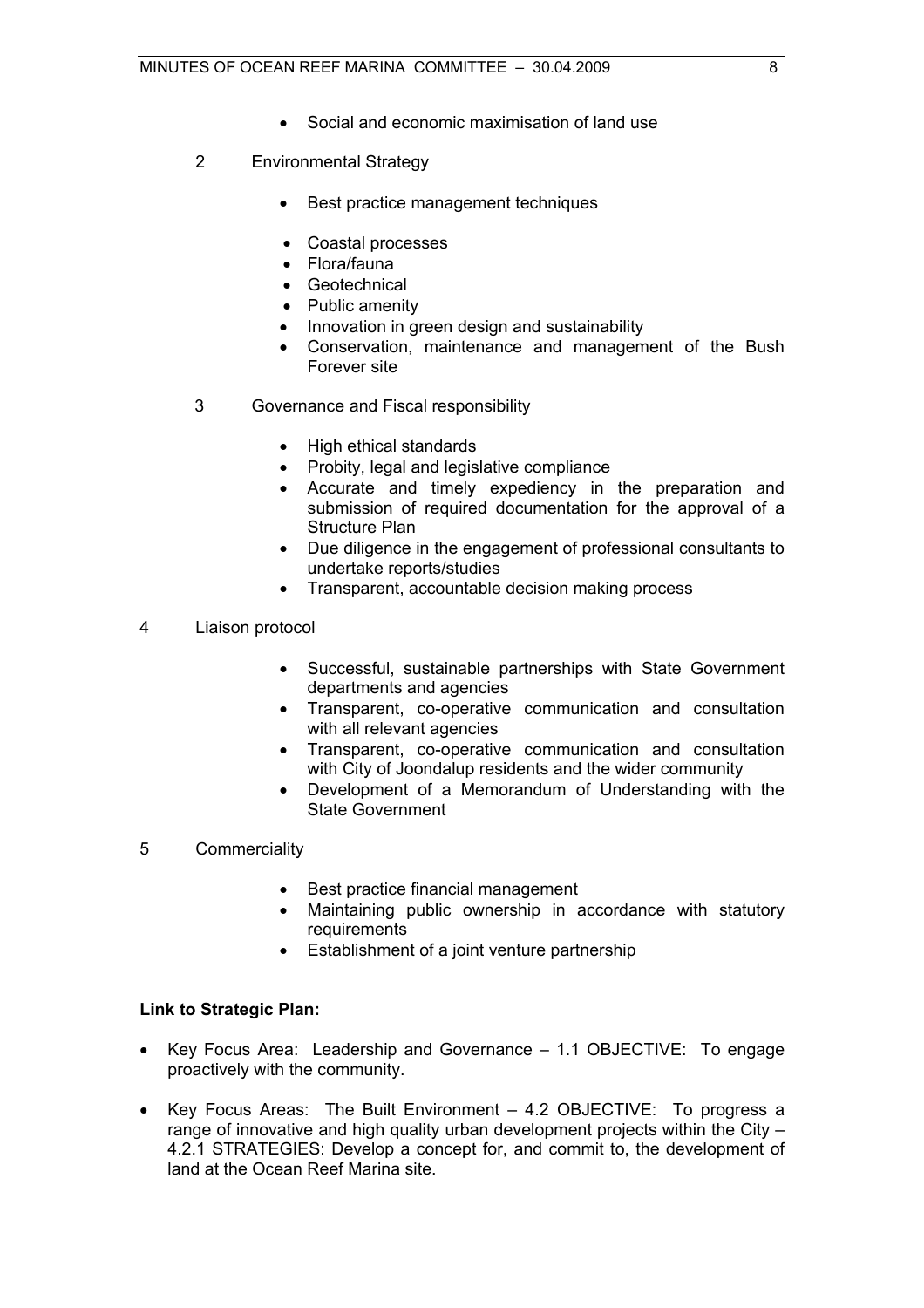#### **Legislation – Statutory Provisions:**

The City is governed by the requirements of the Local Government Act in relation to dealings involving commercial undertakings and land development.

#### **Risk Management considerations:**

A detailed Risk Management Assessment Report outlining the risks apparent to the project has been prepared and continues to be updated.

#### **Financial/Budget Implications:**

As outlined in Item 2 of this Agenda.

#### **Policy Implications:**

Development of the project will be in accordance with the City's policies and procedures.

#### **Regional Significance:**

The development of the Ocean Reef Marina will become a significant tourist/visitor destination and a key focal point within the North West City corridor.

#### **Sustainability Implications:**

Progression of the structure planning process will facilitate a number of studies/reports that address key issues pertaining to sustainability ie economic feasibility, environmental sustainability.

#### **Consultation:**

A public participation and communications strategy has been prepared for the project. To date significant community consultation has occurred via feedback from the Community Reference Group and community surveying.

#### **COMMENT**

Not applicable.

#### **ATTACHMENTS**

Nil.

#### **VOTING REQUIREMENTS**

Simple Majority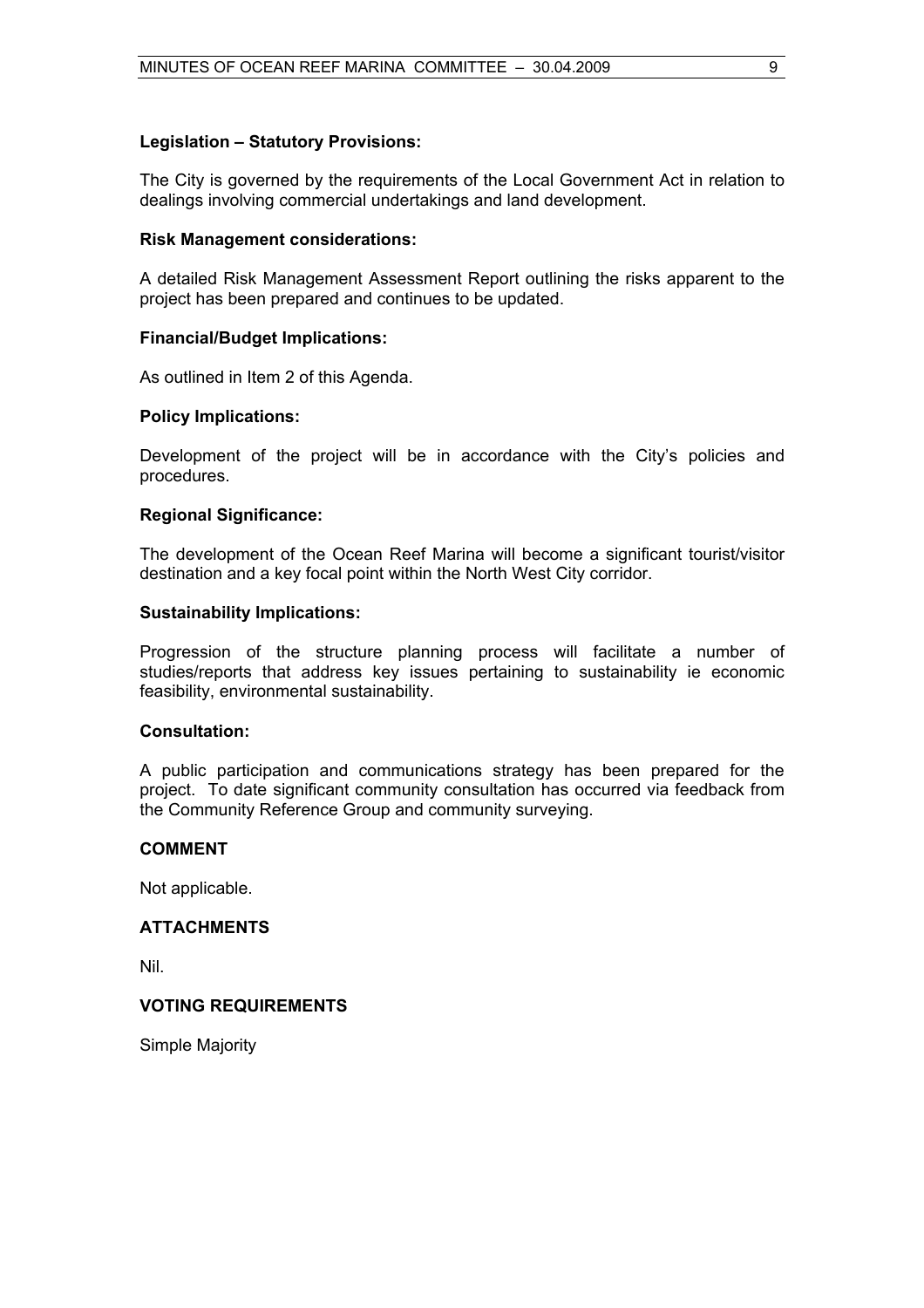**OFFICER'S RECOMMENDATION:** That the Ocean Reef Marina Committee RECOMMENDS that Council endorses the following Project Philosophy and Key Parameters:

- 1 Development Vision
	- World class recreation, residential and tourist development
	- Sustainable community amenity
	- Social and economic benefit to all residents
	- Balance of public, residential and commercial amenities
	- Equitable facility for visitors and residents
	- Social and economic maximisation of land use
- 2 Environmental Strategy
	- Best practice management techniques
	- Coastal processes
	- Flora/fauna
	- Geotechnical
	- Public amenity
	- Innovation in green design and sustainability
	- Conservation, maintenance and management of the Bush Forever site
- 3 Governance and Fiscal responsibility
	- High ethical standards
	- Probity, legal and legislative compliance
	- Accurate and timely expediency in the preparation and submission of required documentation for the approval of a Structure Plan
	- Due diligence in the engagement of professional consultants to undertake reports/studies
	- Transparent, accountable decision making process
- 4 Liaison protocol
	- Successful, sustainable partnerships with State Government departments and agencies
	- Transparent, co-operative communication and consultation with all relevant agencies
	- Transparent, co-operative communication and consultation with City of Joondalup residents and the wider community
	- Development of a Memorandum of Understanding with the State Government
- 5 Commerciality
	- Best practice financial management
	- Maintaining public ownership in accordance with statutory requirements
	- Establishment of a joint venture partnership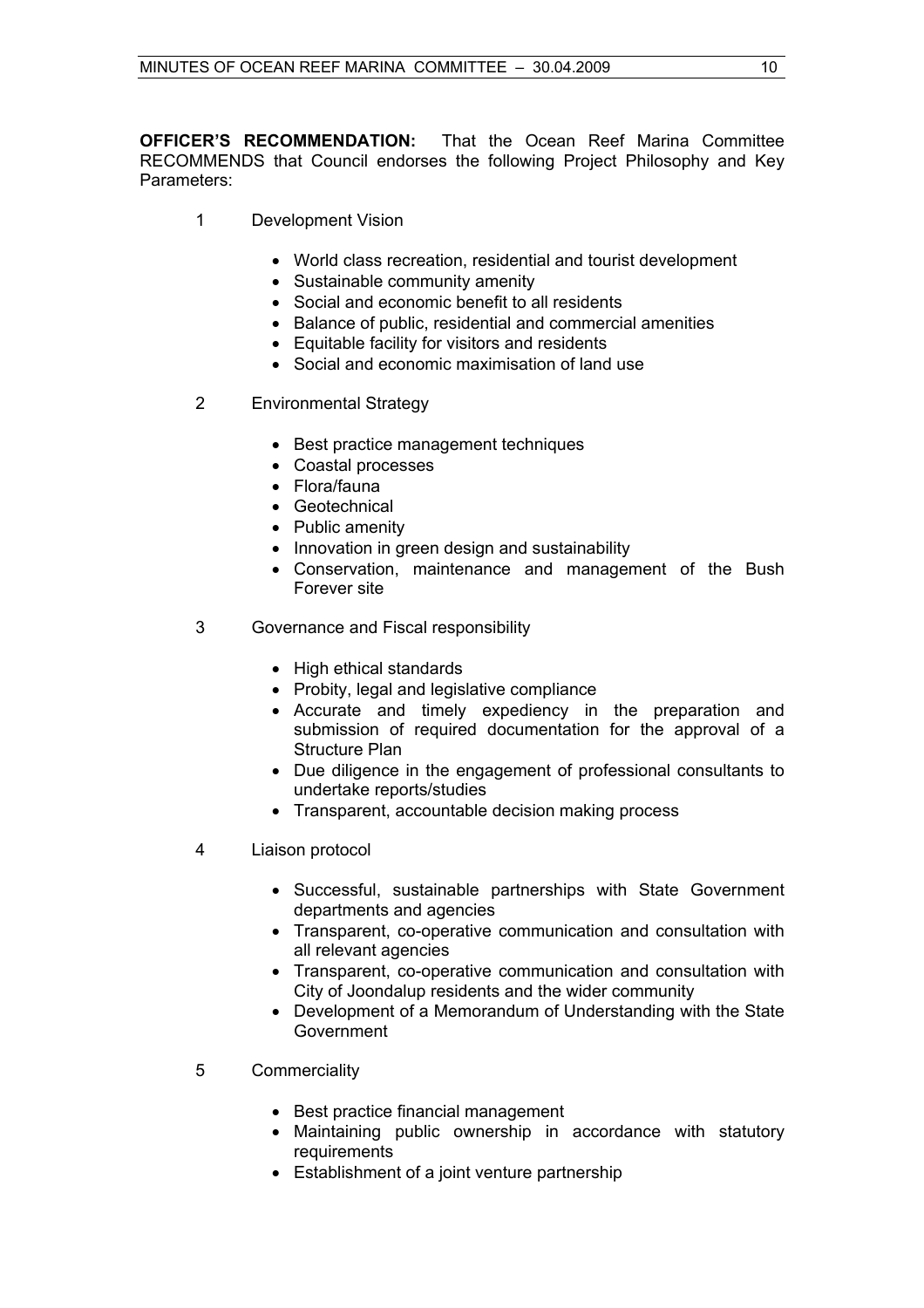**MOVED Cr Young, SECONDED Cr Hollywood that the Ocean Reef Marina Committee RECOMMENDS that Council ENDORSES the following Project Philosophy and Key Parameters related to the Ocean Reef Marina Development project:** 

- **1 Development Vision** 
	- **World class recreation, boating, residential and tourist marina development**
	- **Sustainable community amenity**
	- **Social and economic benefit to all residents**
	- **Balance of public, residential and commercial amenities**
	- **Equitable facility for visitors and residents**
	- **Social and economic maximisation of land use**
- **2 Environmental Strategy** 
	- **Best practice management techniques**
	- **Coastal processes**
	- **Flora/fauna**
	- **Geotechnical**
	- **Public amenity**
	- **Innovation in green design and sustainability**
	- **Conservation, maintenance and management of the Bush Forever site**
- **3 Governance and Fiscal responsibility** 
	- **High ethical standards**
	- **Probity, legal and legislative compliance**
	- **Accurate and timely expediency in the preparation and submission of required documentation for the approval of a Structure Plan**
	- **Due diligence in the engagement of professional consultants to undertake reports/studies**
	- **Transparent, accountable decision making process**
- **4 Liaison protocol** 
	- **Successful, sustainable partnerships with State Government departments and agencies**
	- **Transparent, co-operative communication and consultation with all relevant agencies**
	- **Transparent, co-operative communication and consultation with City of Joondalup residents and the wider community**
	- **Development of a Memorandum of Understanding with the State Government**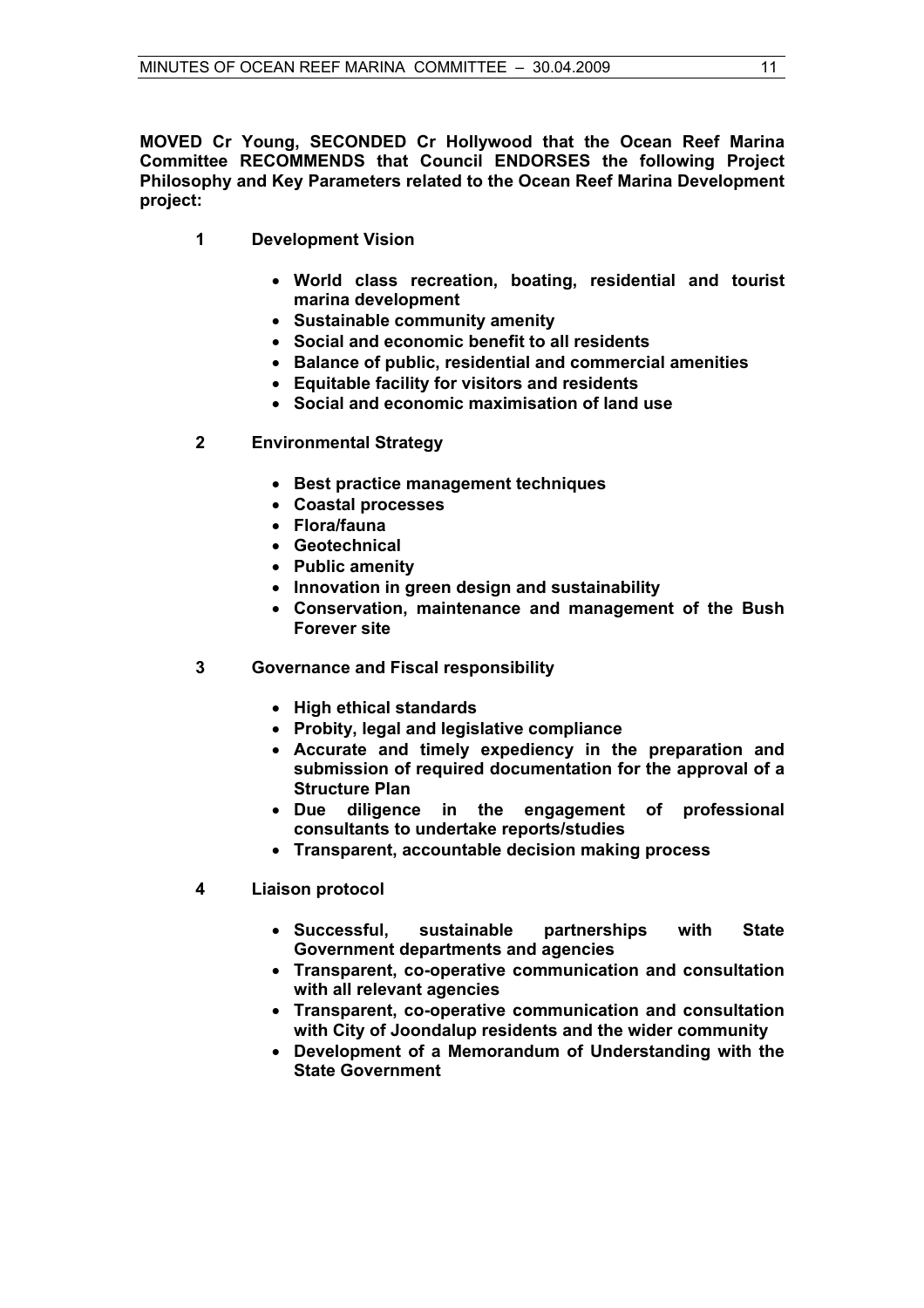**5 Commerciality** 

- **Best practice financial management**
- **Maintaining public ownership in accordance with statutory requirements**
- **Establishment of a joint venture partnership**

Discussion ensued.

#### The Motion was Put and **CARRIED** (5/0)

**In favour of the Motion:** Mayor Pickard, Crs Corr, Fishwick, Hollywood and Young

# **ITEM 2 OCEAN REEF MARINA FINANCIAL SUMMARY, REPORT STATUS AND 2009/2010 BUDGETARY CONSIDERATIONS – [07303, 04171]**

**WARD:** North-Central

**RESPONSIBLE** Mr Garry Hunt **DIRECTOR:** Office of CEO

#### **PURPOSE / EXECUTIVE SUMMARY**

To provide the Committee with an overview of the project's financial expenditure to date, status of reports and to seek Council endorsement to list for consideration the 2009/2010 budget funds to enable the project to progress through the Structure Planning process.

#### **BACKGROUND**

The Ocean Reef Marina project development site is located on the coast at Ocean Reef and is approximately 61 hectares in area. The site extends from just north of Swanson Way to north of Resolute Way. The City purchased Part Lot 1029 at Ocean Reef in 1979 for a price of \$525,000. This purchase was made as an investment for the benefit of the community, to enable the development of a range of recreational, commercial and ancillary service uses.

In 2000 Turen Property Consulting submitted a report entitled "Lot 1029 Ocean Reef and Boat Launching Facility: A preliminary overview of the commercial potential of the location and facilities". This report also provided advice on the master planning process to ensure that the planning objectives matched the commercial reality and that the resultant development will make a positive contribution to the existing community and commercial fabric of the City.

Between 2001 and 2004 negotiations took place with Government agencies to determine the status of the site and a significant amount of work was undertaken on a variety of environmental and planning issues. The City appointed consultants in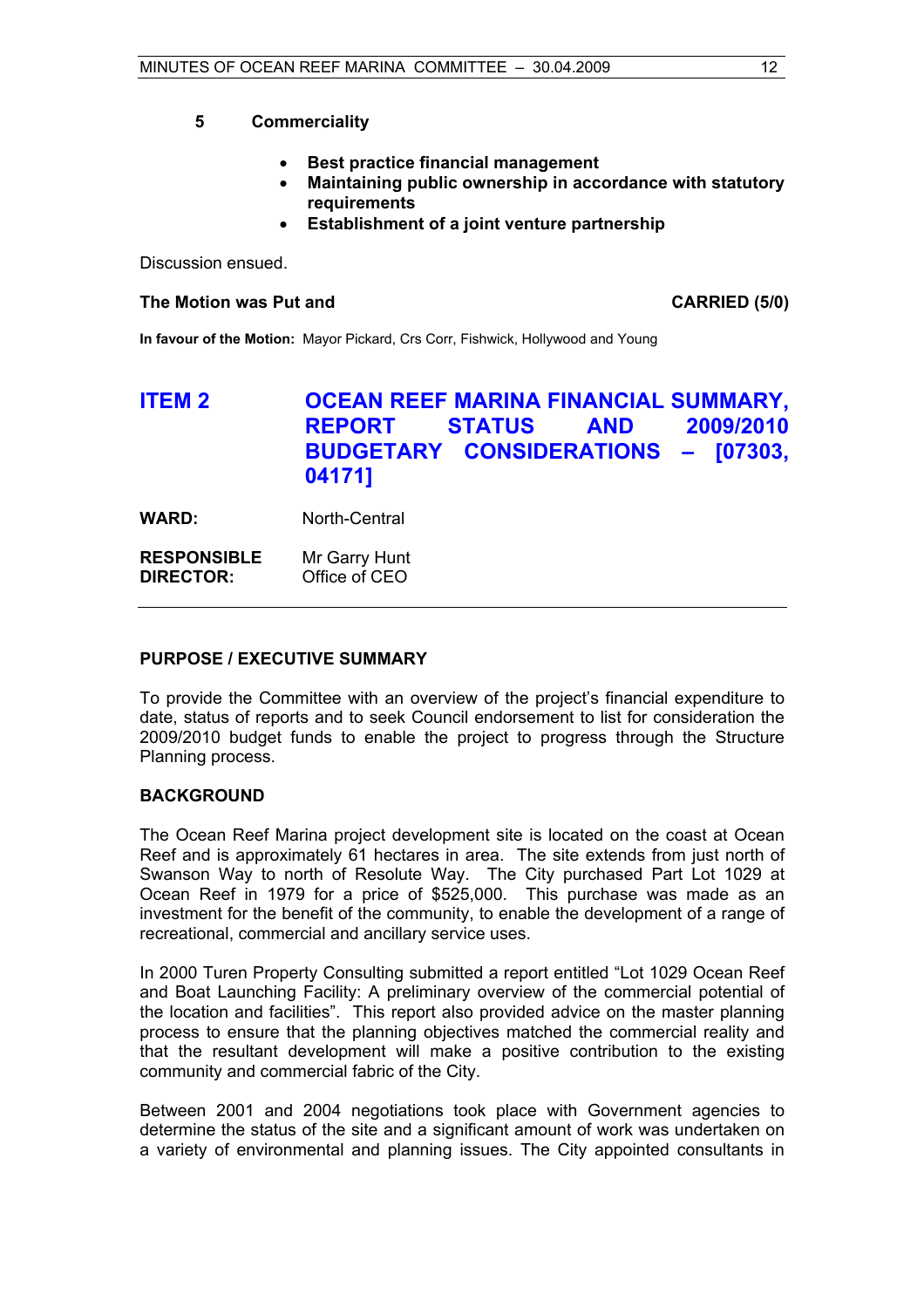2002 to undertake a community benchmark survey which included a workshop with interested stakeholders.

The project gained momentum when, on 7 November 2004, the then Minister for Planning announced that the State Government of the day would commit up to \$700,000 towards concept plans and a structure plan aimed at transforming Ocean Reef boat launching facility into a world-class commercial and recreational marina.

Clifton Coney Group (now known as Coffey Projects), in a report to Commissioners in May 2005 – CJ156-08/05, recommended a project program based on the following stages:

| Stage 1 | <b>Preliminary Feasibility</b> |
|---------|--------------------------------|
| Stage 2 | <b>Business Case</b>           |
| Stage 3 | <b>Public Exhibition</b>       |
| Stage 4 | <b>Structure Planning</b>      |

At its meeting held on 9 August 2005 Council resolved to prepare a Structure Plan for the development of the Ocean Reef Marina and appointed Clifton Coney Group as interim Project Managers. Subsequently, at its meeting held on 1 November 2005, the Commissioners resolved to appoint Clifton Coney Group (now known as Coffey Projects) to provide Project Management Services for the preparation of a Structure Plan in accordance with Part 9 of District Planning Scheme No 2 for the Ocean Reef Marina.

In 2004 Clifton Coney Group provided the following list of consultants it considered necessary for the project:

- Project Manager
- Urban design consultant
- Civil Engineering
- Marine Engineering
- Coastal Engineering
- Geotechnical
- Traffic and Transportation
- Environmental consultant
- Surveyor consultant
- Social/Economic Planning consultant
- Community Liaison consultant
- Ethnographic consultant
- Landscape Architect
- Property consultant
- Quantity Surveyor
- Legal

At the time total value of consultant fees for the project was estimated at \$1,429,950. This figure was arrived at based on a formal Environmental Assessment, a four stage process (as outlined above) from March 2005 to February 2008 and a contingency of 15%.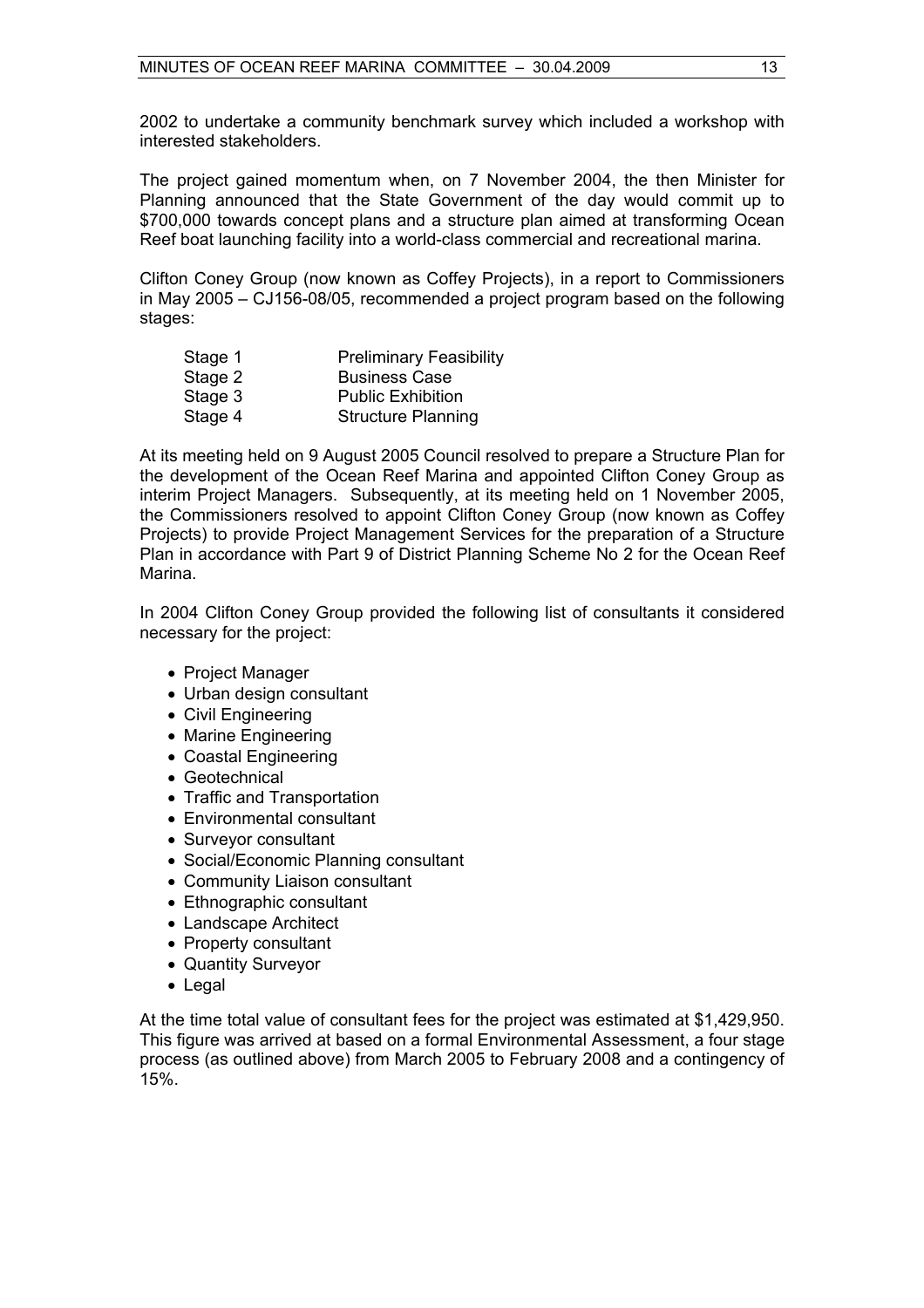#### **CURRENT STATUS OF PROJECT**

#### *PHASE ONE – CONCEPT PLAN DEVELOPMENT – PRELIMINARY STUDIES AND REPORTS*

Based on Concept Plans  $(1 – 7)$  developed to date the following reports have been undertaken on the proposed development at Ocean Reef Marina (as at 17 April 2009):

|                       | <b>REPORT</b>                                           | <b>DATE</b>                    | <b>OVERVIEW</b>                                                                                                                                                                                                                                                                                                                                                                                                                              |
|-----------------------|---------------------------------------------------------|--------------------------------|----------------------------------------------------------------------------------------------------------------------------------------------------------------------------------------------------------------------------------------------------------------------------------------------------------------------------------------------------------------------------------------------------------------------------------------------|
| <b>FINANCIAL</b>      |                                                         |                                |                                                                                                                                                                                                                                                                                                                                                                                                                                              |
| Jones Lang<br>LaSalle | <b>Concept Plan Feasibility</b><br>Costs                | Nov 08                         | Concept Plan 5                                                                                                                                                                                                                                                                                                                                                                                                                               |
| Jones Lang<br>LaSalle | <b>Financial Analysis</b>                               | Nov 08                         | Financial Analysis of the proposed development<br>based on Concept Plan 5                                                                                                                                                                                                                                                                                                                                                                    |
| <b>ENGINEERING</b>    |                                                         |                                |                                                                                                                                                                                                                                                                                                                                                                                                                                              |
| <b>Worley Parsons</b> | <b>Preliminary Shoreline</b><br>Impact                  | Nov 08                         | high-level assessment of the shoreline<br>A<br>impacts associated with the proposed Ocean<br>Reef Marina (ORM) development. The aim of<br>the assessment was to provide an initial<br>understanding of the sediment dynamics in the<br>near shore area in the vicinity of the ORM<br>development.                                                                                                                                            |
| <b>Worley Parsons</b> | <b>Strategic Traffic and</b><br><b>Transport Review</b> | Nov 08                         | Review of the existing transport network<br>$\bullet$<br>surrounding the site<br>Review of the proposed entry points to the<br>site<br>Review of the proposed internal circulation<br>system<br>Identification of future trip generation and its<br>impacts on the existing network                                                                                                                                                          |
| <b>Worley Parsons</b> | Club Area Costs                                         | Nov 08                         | Estimated costs for club area only - Concept<br>Plan 5                                                                                                                                                                                                                                                                                                                                                                                       |
| <b>Worley Parsons</b> | <b>Estimating Report</b>                                | Nov 08                         | The report concentrates on the construction<br>estimating assumptions<br>methodology,<br>and<br>construction costs for Ocean Reef Marina<br>development                                                                                                                                                                                                                                                                                      |
| <b>Worley Parsons</b> | <b>Potential Geotechnical</b><br>Solutions to Voids     | Nov 08                         | Guidelines for the management of voids in<br>limestone, should they be intersected during<br>onshore earthworks for the construction of the<br>proposed Ocean Reef Marina Project.                                                                                                                                                                                                                                                           |
| <b>Worley Parsons</b> | <b>Preliminary Engineering</b><br>Investigations        | <b>Jun 08</b>                  | Reports on:<br>Infrastructure services<br>$\bullet$<br>Study and<br>Geotechnical Desktop<br>Site<br>$\bullet$<br>Walkover<br>Coastal overview                                                                                                                                                                                                                                                                                                |
| <b>Worley Parsons</b> | <b>Preliminary Flushing</b><br>Study                    | Nov 08                         | Preliminary assessment of the flushing capacity<br>of different the concept layouts proposed for the<br>Ocean Reef Marina development.                                                                                                                                                                                                                                                                                                       |
| <b>Worley Parsons</b> | <b>Preliminary Flushing</b><br>Study - Addendum 1       | Jan 09                         | A study extending the range of conditions for the<br>flushing assessment of the Ocean<br>Reef Marina to Concept Plan 6.                                                                                                                                                                                                                                                                                                                      |
| <b>Worley Parsons</b> | Sediment Budget<br>Analysis                             | Jan 09<br>Reissued<br>April 09 | of the<br>shoreline<br>impact<br>An<br>assessment<br>associated with the proposed Ocean Reef<br>Marina development following on the results<br>A primary goal of this<br>previously presented<br>report is to assess in more detail the impact, and<br>to provide preliminary recommendations for<br>management of any changes to coastal erosion<br>as a result of the proposed new boat harbour.<br>Updated report resubmitted April 2009. |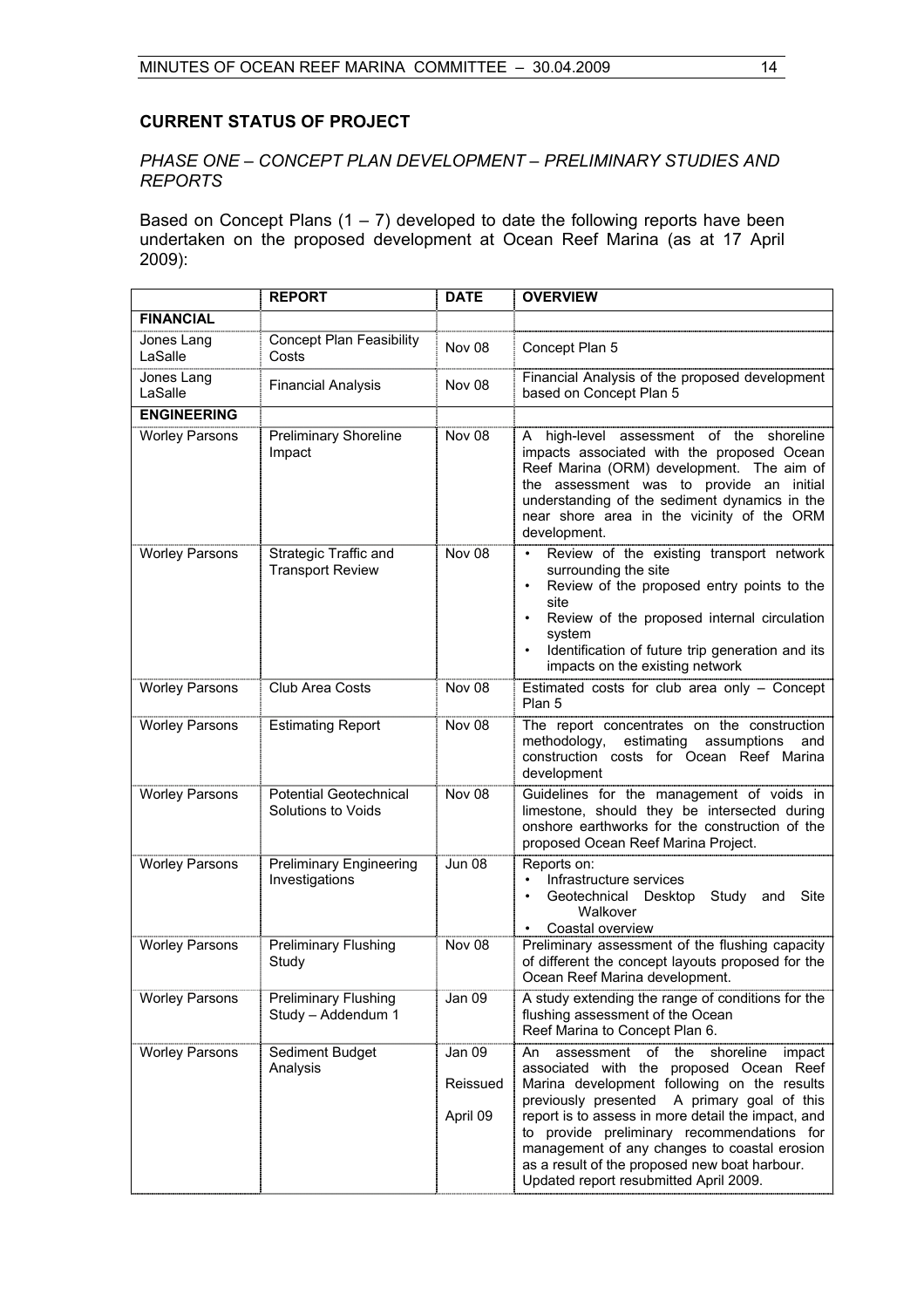| <b>Worley Parsons</b> | Cost Estimate - Second<br>breakwater opening | Dec 08 | Cost estimate for the second<br>breakwater<br>opening for Concept Plan 6.    |
|-----------------------|----------------------------------------------|--------|------------------------------------------------------------------------------|
| MP Rogers             | Peer Review                                  | Mar 09 | Peer review of Worley Parsons reports on<br>sediment and shoreline analysis. |
| MP Rogers             | Peer Review                                  | Apr 09 | Peer review of Worley Parsons reports on water<br>quality and flushing.      |

|                                         | <b>REPORT</b>                                                                                                                                   | <b>DATE</b>        | <b>OVERVIEW</b>                                                                                                                                                                                                                                                                                                                   |
|-----------------------------------------|-------------------------------------------------------------------------------------------------------------------------------------------------|--------------------|-----------------------------------------------------------------------------------------------------------------------------------------------------------------------------------------------------------------------------------------------------------------------------------------------------------------------------------|
| <b>TOWN</b><br><b>PLANNING</b>          |                                                                                                                                                 |                    |                                                                                                                                                                                                                                                                                                                                   |
| <b>Taylor Burrell</b><br><b>Barnett</b> | Concept Plans 1-7                                                                                                                               | July 08-<br>Feb 09 | Concept plans as presented                                                                                                                                                                                                                                                                                                        |
| <b>Taylor Burrell</b><br><b>Barnett</b> | Concept Plans 5-7<br>• Public Equity<br>overlay<br>• Car Parking<br>overlay<br>• Movement overlay<br>• Land owner<br>overlay<br>• Cross Section | Nov 08-<br>Mar 09  | Diagrammatic representation of various key<br>elements of the design.                                                                                                                                                                                                                                                             |
| <b>Taylor Burrell</b><br><b>Barnett</b> | Car Parking Calculations                                                                                                                        | Jan 09             | The car parking provision for Concept Plan 6<br>based on required parking ratios sourced both<br>from the City of Joondalup Town Planning<br>Scheme and from case studies of comparative<br>developments.                                                                                                                         |
| <b>SURVEYING</b>                        |                                                                                                                                                 |                    |                                                                                                                                                                                                                                                                                                                                   |
| <b>McMullen Nolan</b>                   | Photogrammetric Survey                                                                                                                          | Nov 08             | Photogrammetric survey with detailed survey of<br>ORM area                                                                                                                                                                                                                                                                        |
| McMullen Nolan                          | Land Assembly Report                                                                                                                            | Dec 08             | Options to achieve a single parcel of land for the<br>Ocean Reef Marina development.                                                                                                                                                                                                                                              |
| <b>PROJECT MANAGEMENT</b>               |                                                                                                                                                 |                    |                                                                                                                                                                                                                                                                                                                                   |
| <b>Coffey Projects</b>                  | Monthly project reports                                                                                                                         | Ongoing            | Provision of Monthly Reports since August 08                                                                                                                                                                                                                                                                                      |
| <b>Coffey Projects</b>                  | <b>Risk Assessment</b><br>Analysis                                                                                                              | Dec 08             | Revision of 2005 workshop outcomes combined<br>with City and consultant review based on status<br>of project as at December 2008.                                                                                                                                                                                                 |
| <b>ENVIRONMENTAL</b>                    |                                                                                                                                                 |                    |                                                                                                                                                                                                                                                                                                                                   |
| <b>SMEC</b>                             | Environmental<br>Summary                                                                                                                        | Nov 08             | Environmental summary under the headings:<br><b>Bush Forever</b><br>$\bullet$<br><b>Significant Vegetation Communities</b><br>$\bullet$<br>Rare and Priority Flora<br>Fauna<br>$\bullet$<br><b>Contaminated Sites</b><br>Marine Environment and Coastal Processes<br>$\bullet$<br>Further information required<br>Recommendations |
| <b>SMEC</b>                             | Vegetation Condition,<br><b>Ecological Community</b><br>and Flora Search<br>Report                                                              | Dec 08             | Assessment of the vegetation condition and<br>ecological communities and flora searches.                                                                                                                                                                                                                                          |
| <b>SMEC</b>                             | Additional<br>Environmental<br>Information                                                                                                      | Jan 09             | Information, additional to the Environmental<br>Summary, under the headings:<br>Ocean currents<br>$\bullet$<br>Waves and wave heights<br>Water quality<br>Water Corporation testing                                                                                                                                               |
| <b>SMEC</b>                             | Level 1 Fauna Report                                                                                                                            | Dec 08             | Assessment of the value of the Ocean Reef<br>Marina development area for fauna, including<br>fauna of conservation significance.                                                                                                                                                                                                  |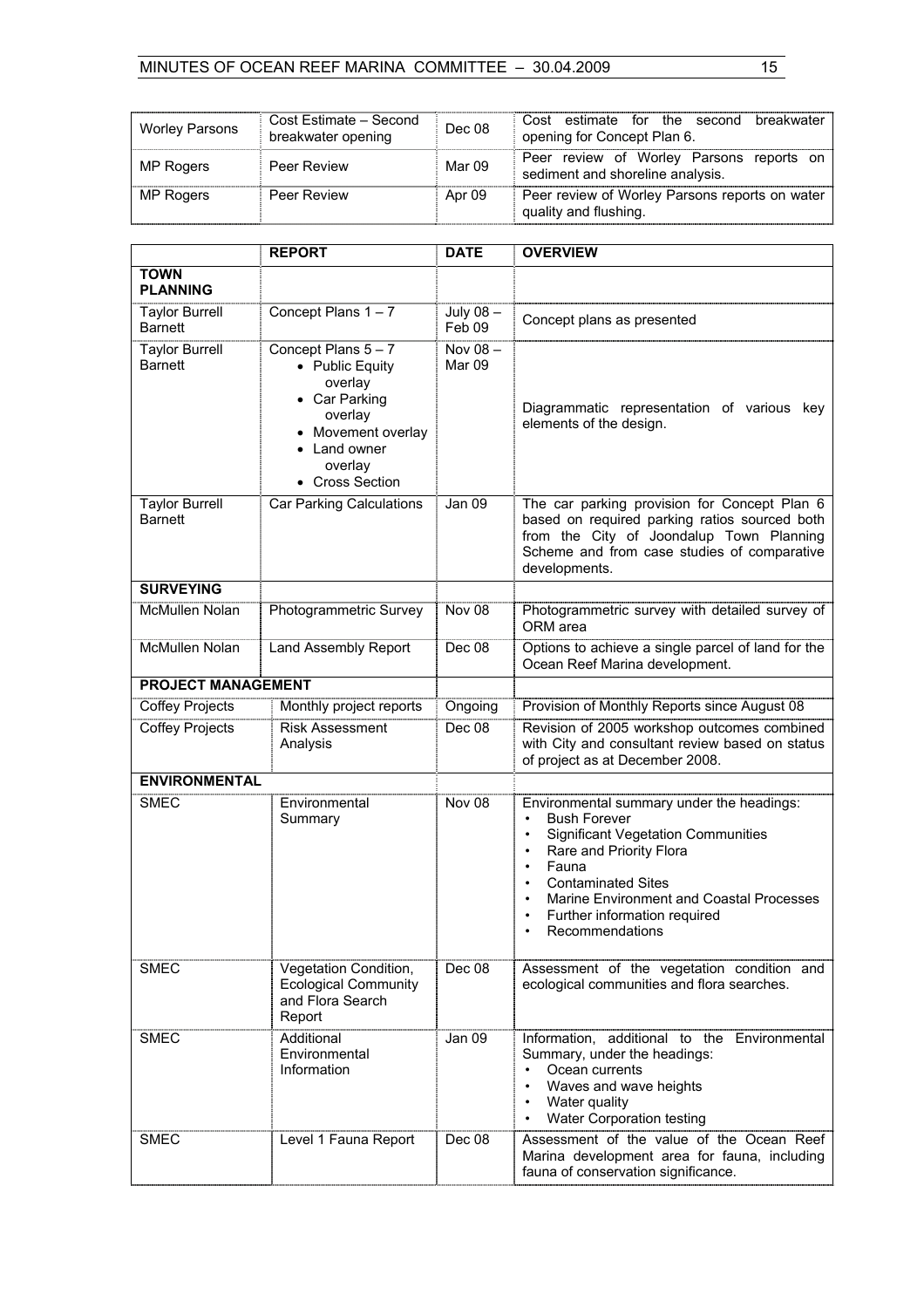| <b>SMEC</b> | Grace Sun Moth<br>Survey 2009                | Apr 09 | Survey identifying the occurrence and location of<br>the Grace Sun Moth at the project site. |
|-------------|----------------------------------------------|--------|----------------------------------------------------------------------------------------------|
| SMEC        | Environmental<br>Summary - EPA<br>Section 38 | Feb 09 | Summary of assessment levels for approvals<br>process under Section 38 of the EPA Act.       |

It is important to note that these individual reports need to be read and understood in the context of the timing of their preparation and the relevant stage of Concept Plan development. Earlier reports, such as Financial Analysis, may have been prepared on initial Design Concepts and not on the latest Concept Plan.

Other work undertaken on the project includes:

- Development and implementation of a community participation plan (agreed to by Council 2006) for the Community Reference Group
- Formation and engagement of the Community Reference Group (agreed to by Council 2007)
- Formation of the Ocean Reef Marina Committee of Council and Steering Committee (agreed to by Council 2007)
- Engagement of project consultant (2006 2008) to assist with the day to day activities associated with progressing the project and providing a central liaison point for CCG, DPI, Landcorp and the Water Corporation.
- Allocation of internal resources within the City's administration to expedite the project.

#### **PROGRESSING THE PROJECT FORWARD**

Since the time that the Government grant of \$700,000 was awarded in 2004 there have been significant changes in government policy and planning requirements which necessitated alterations to the project scope timelines and expenditure. These changes can also be attributed to the following:

- A much greater understanding of the project and what is required given the considerable amount of work that has already been undertaken.
- The size and scope of the project has increased considerably. Funds have also been consumed in the refinement process in terms of getting to the current option at the direction of the Community Reference Group, the Ocean Reef Marina Committee (of Council) and the Ocean Reef Marina Steering Committee. The production of seven concept plans has enabled the comments and feedback from each of these stakeholder groups to be incorporated into a plan which encompasses the aspirations of all parties.
- Over the last five years consultant fees have increased well in excess of CPI given the high demand for services.
- More stringent requirements for environmental approvals.
- Five years ago many of the reports that must now be submitted with the Structure Plan were required as "conditions of approval". The requirement now is to provide more evidence up-front of the planning and environment impacts and how they will be managed; this meant that the initial costs have increased as more work is required at the "front end" of the project.
- New policies and legislations have been introduced that need to be addressed including (but not limited to) Better Urban Water Management (2008), Draft Perth Coastal Planning Strategy (2008), Tourism Taskforce Report (2006), National Greenhouse and Energy Reporting Act 2007.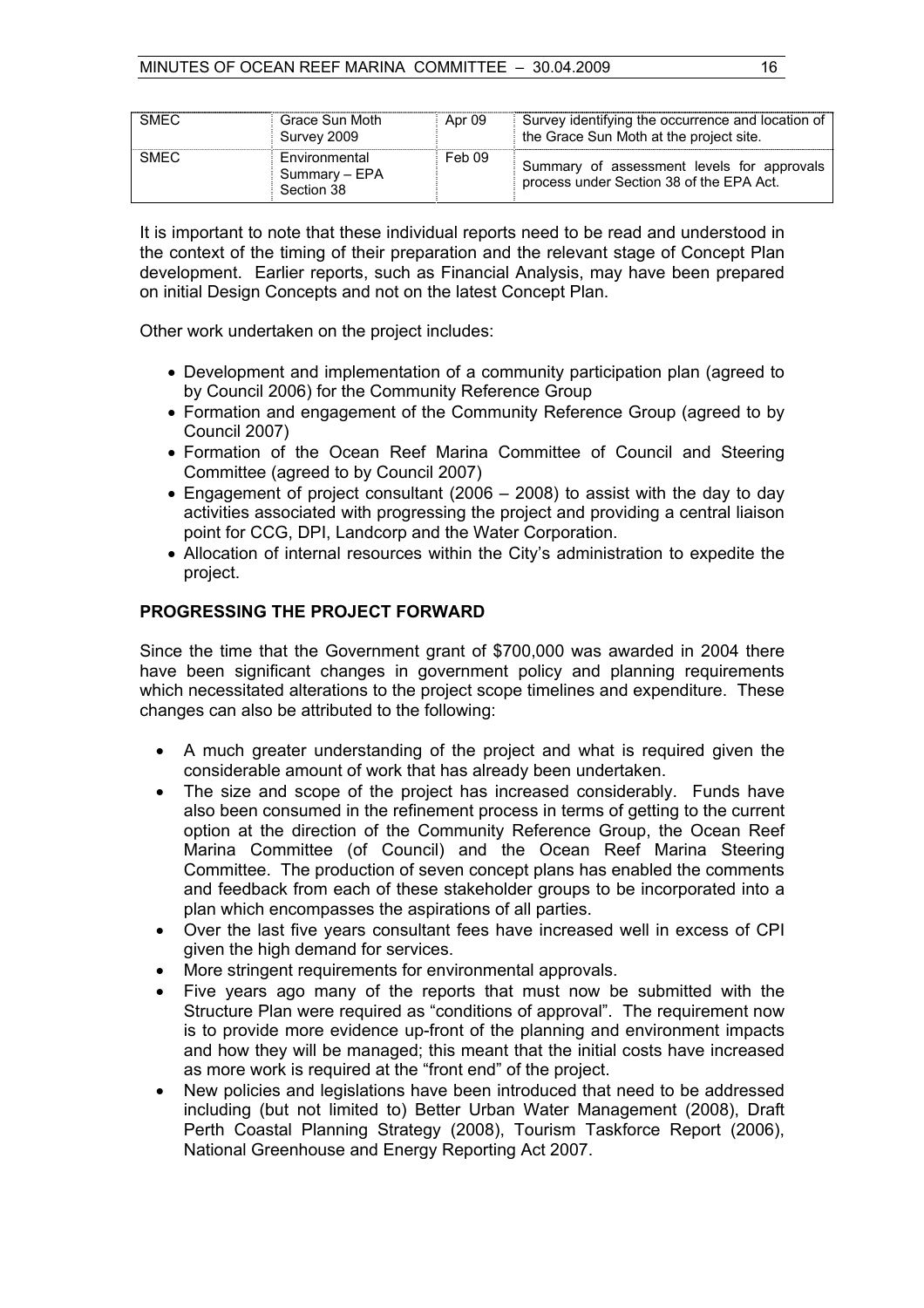• The Department for Planning and Infrastructure (through the Director General) and the Environmental Protection Authority (through the Chairman) have confirmed that the project will need to progress through Section 38 of the EPA Act. This will require the preparation and submission of two reports (one to the WA Planning Commission and one to the Environmental Protection Authority). While much of the information within the two reports will be similar, the emphasis of each will differ given the different roles each department undertakes.

#### *PHASE TWO – DETAILED STRUCTURE PLAN AND BUSINESS CASE*

To progress the project to a final Structure Plan it is anticipated that the following studies will be required; this work is envisaged to be undertaken from April 2009 through the 2009/2010 budget year and would be provided as supplementary reports to the main Structure Plan report which is to be prepared by the lead Planning Consultant, Taylor Burrell Barnett.

#### **Engineering:**

Detailed Coastal process (flushing, erosion, construction/dredging etc) Acoustic report Traffic, transport and car parking Detailed site investigation (geotechnical, contamination, services) Engineering Services report on construction of marina/land based components and strategy

#### **Environmental:**

 Detailed environmental report Environmental management report Negotiated planning solution report – Bush Forever Local water management strategy (inc stormwater) Heritage report (Aboriginal, European) Marine Flora and Fauna Summary Report for Section 38 Site Rehabilitation Plan Additional Spring Survey to Northern area Fauna survey on Graceful Sun Moth

#### **Sustainability:**

Sustainability report

#### **Economic:**

Retail/economic analysis to provide inputs into Business Case

#### **Business Case:**

Detailed financial analysis of the options for undertaking the project (including land assembly options)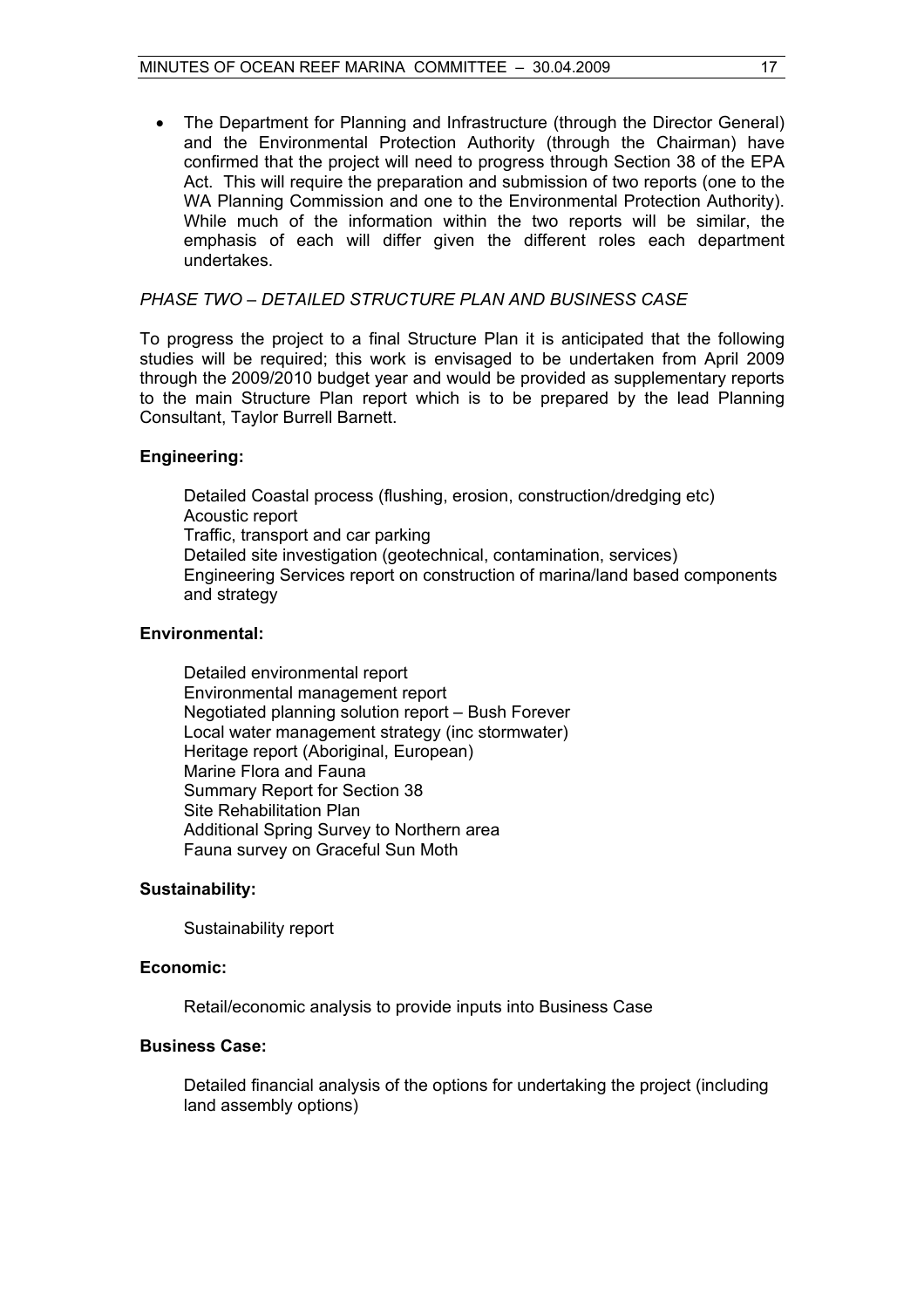#### **Other:**

 Visual impact assessment Consultation report Tourism Report

In addition to the above the following key elements will also contribute to the Structure Plan preparation process:

 Communications/marketing, public consultation Probity audit Project Management

#### **DETAILS**

*EXPENDITURE TO DATE (as at 26 March 2009)* 

| <b>JAN 2005 - DEC 2006</b><br><b>JAN 2007 - FEB 2009</b><br>Work commissioned - not yet received and/or invoiced |                                     | S<br>S.<br>S. | 87,266.93<br>632,227.20<br>354,840.17 |
|------------------------------------------------------------------------------------------------------------------|-------------------------------------|---------------|---------------------------------------|
|                                                                                                                  | <b>TOTAL</b>                        |               | \$1,074,334.34                        |
| <b>LESS State Government Grant</b>                                                                               | Partially recouped as at April 2009 | \$.           | 700,000.00                            |
|                                                                                                                  | <b>TOTAL EXPENDED BY CITY</b>       |               | \$374,333.34                          |

The above expenditure includes costs for items not contained within the original scope of the project but are fundamental to it; for example perspective drawings, architectural services, land valuation and peer review. However it does not include expenditure for professional and administrative services provided by the City which have to date been absorbed within the Administrative Budgets of the City.

#### *ANTICIPATED EXPENDITURE*

#### **Projected expenditure to complete the project to Structure Plan stage:**

The budget requirements to proceed the Ocean Reef Marina development through to and past Structure Plan approval stage will be more than was originally anticipated as a result of the issues outlined in previous sections. The estimated costs are as follows:

| Perspective drawings                     | \$ | 10,000  |
|------------------------------------------|----|---------|
| Detailed Financial and economic analysis | \$ | 30,000  |
| Surveying and Land Tenure                | \$ | 15,000  |
| Landscape design                         | \$ | 70,000  |
| <b>Environmental studies</b>             | \$ | 140,000 |
| Town planning consultancy                | \$ | 50,000  |
| Architectural design                     | \$ | 10,000  |
| <b>Engineering studies</b>               | \$ | 350,000 |
| <b>Project Management</b>                | S  | 150,000 |
| Communications/marketing                 | S  | 75,000  |
|                                          |    |         |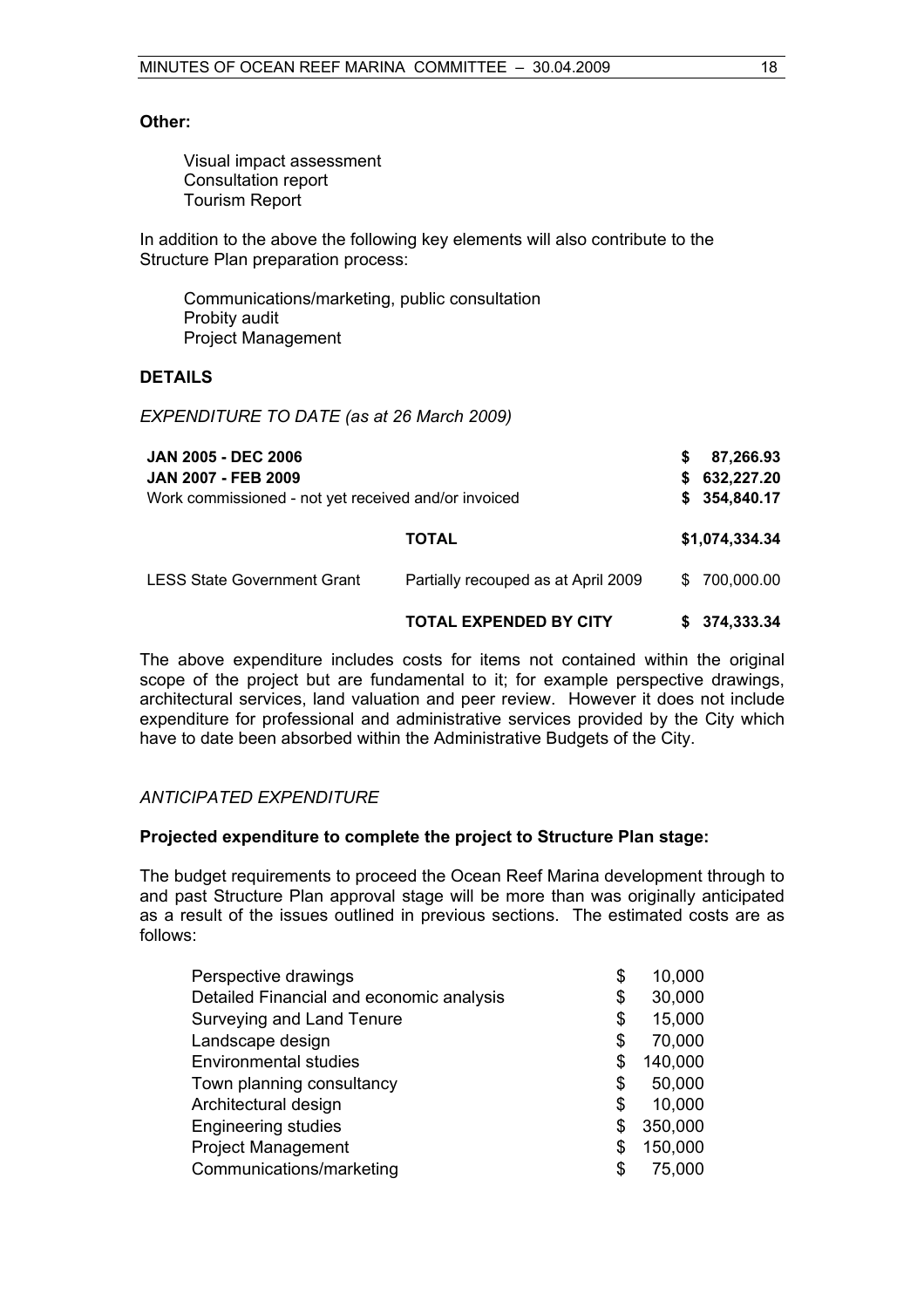| Probity audit<br>Detailed business case<br>Contingency              | \$<br>15,000<br>\$<br>70,000<br>120,000 |
|---------------------------------------------------------------------|-----------------------------------------|
| TOTAL                                                               | \$1,105,000                             |
| <b>Summary</b>                                                      |                                         |
| Budget approved 2004<br>Revised additional expenditure requirements | \$1,429,950<br>750,000                  |
|                                                                     | \$2,179,950                             |
| Represented by:                                                     |                                         |
| Expenditure to date<br>Forecast expenditure 2009/2010               | \$1,074,337<br>\$1,105,000              |
|                                                                     | \$2,179,337                             |

The figures indicated above are estimates only and represent known expenditure. The consultants have been asked to provide fee proposals to take the project to a level where documents are ready for submission with supporting technical reports. To ensure that the City is receiving "best value", alternative fee proposals are being sought in some technical disciplines. It is also necessary to factor in those unknown items that may surface during the next stage of the process – this is taken into consideration under contingencies.

Not included in the above estimate is the cost for professional and administrative services and assistance provided by the City and expenditure for committee processes and reporting requirements.

There is currently an amount of approximately \$305,504.00 remaining in the budget (pending concept plan endorsement) for this project within the City's 2008/2009 budget which is anticipated to be spent by 30 June 2009. To ensure momentum is maintained in the preparation of the Ocean Reef Marina Development Structure Plan an anticipated additional amount of **\$750,000** would need to be allocated for 2009/2010 to progress through to completion of the Structure Plan Process. This amount will need to be reassessed upon receipt of fee proposals from our consultants.

Representations have been made to Department of Planning and Infrastructure – Marine Division (the initial Government funding section) to seek additional/top up funding for the project. The response to date has been that no additional funding is available.

#### **Link to Strategic Plan:**

- Key Focus Area: Leadership and Governance 1.1 OBJECTIVE: To engage proactively with the community.
- Key Focus Areas: The Built Environment 4.2 OBJECTIVE: To progress a range of innovative and high quality urban development projects within the City  $-$ 4.2.1 STRATEGIES: Develop a concept for, and commit to, the development of land at the Ocean Reef Marina site.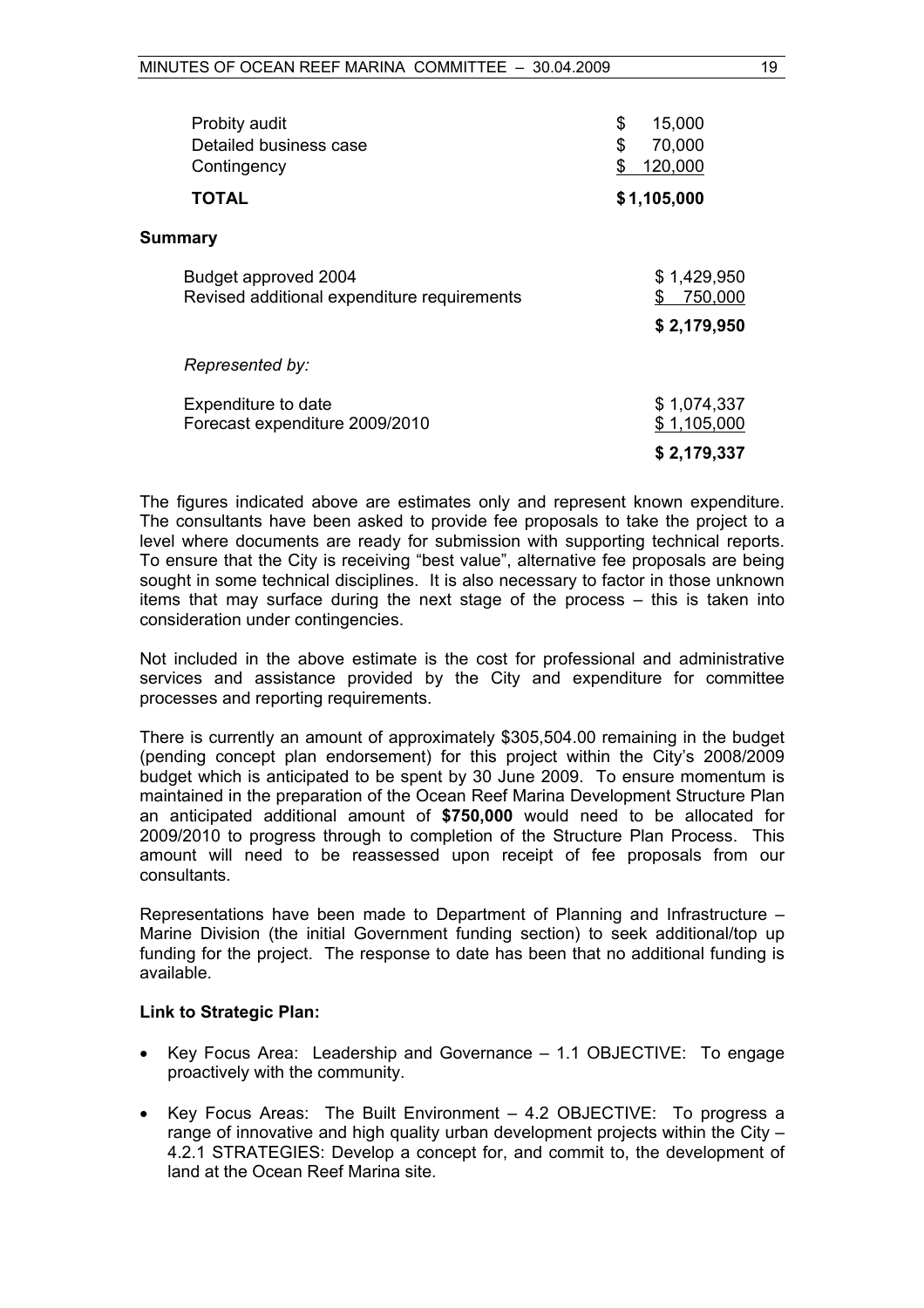#### **Legislation – Statutory Provisions:**

The City is governed by the requirements of the Local Government Act in relation to dealings involving commercial undertakings and land development.

#### **Risk Management considerations:**

A detailed Risk Management Assessment Report outlining the risks apparent to the project has been prepared and continues to be updated.

#### **Financial/Budget Implications:**

As outlined in this report.

#### **Policy implications:**

Development of the project will be in accordance with the City's policies and procedures.

#### **Regional Significance:**

The development of the Ocean Reef Marina will become a significant tourist/visitor destination and a key focal point within the North West City corridor.

#### **Sustainability implications:**

Progression of the structure planning process will facilitate a number of studies/reports that address key issues pertaining to sustainability ie economic feasibility, environmental sustainability.

#### **Consultation:**

A public participation and communications strategy has been prepared for the project. To date significant community consultation has occurred via feedback from the Community Reference Group and community surveying.

#### **COMMENT**

The City has spent a considerable amount of time and money on the project to date and as estimated above a substantial financial commitment will need to be made to continue to progress the project through the Structure Plan stage. Without additional Government funds (the current State Government grant of \$700,000 has been completely expended) the City will need to fund the project itself or seek contribution funding from the State Government and this will need to form part of the budget considerations for 2009/2010. In the event that the City does not wish to make this ongoing financial commitment to the completion of an approved Structure Plan for the Ocean Reef Marina Development the City will need to consider how best to continue to progress the development forward.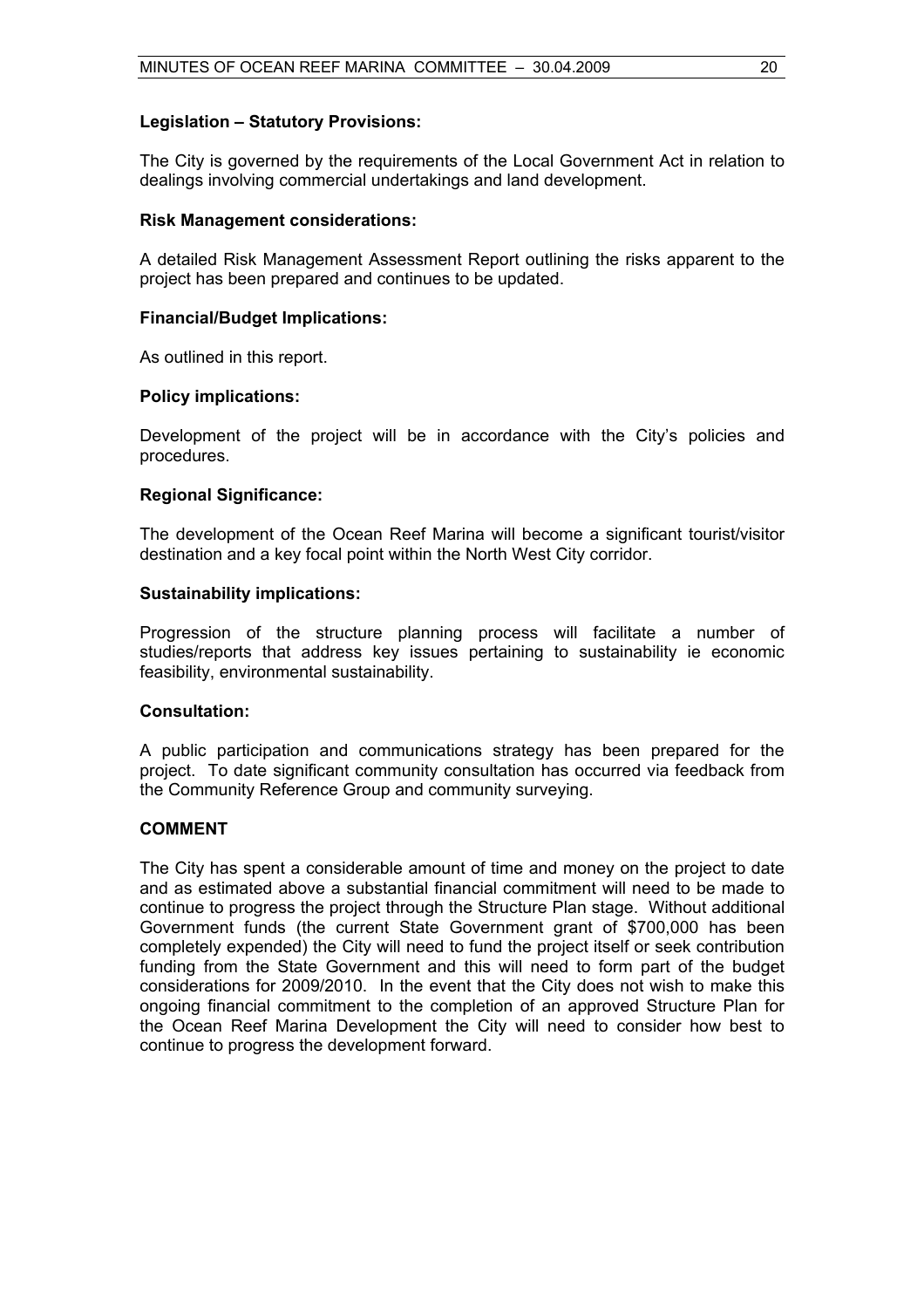#### **ATTACHMENTS**

Nil.

#### **VOTING REQUIREMENTS**

Simple Majority

#### **OFFICER'S RECOMMENDATION:** That the Ocean Reef Marina Committee:

- 1 NOTES the contents of this report and RECOMMENDS that Council LISTS for consideration in the 2009/2010 budget, funds to enable the Ocean Reef Marina Development project to progress through the Structure Planning process;
- 2 DETERMINES which Consultants Reports are to be released as part of the public comment period.

#### **MOVED Cr Fishwick, SECONDED Cr Young that the Ocean Reef Marina Committee:**

- **1 NOTES the contents of this report and RECOMMENDS that Council LISTS for consideration \$750,000 in the 2009/2010 budget to enable the Ocean Reef Marina Development project to progress through the Structure Planning process;**
- **2 DETERMINES that the following Consultants' Reports be released as part of the public comment period:**

#### **Worley Parsons**

- **Strategic Traffic and Transport Review (November 2008)**
- **Preliminary Engineering Investigations (June 2008)**
- **Preliminary Flushing Study Addendum 1 (January 2009)**
- **Sediment Budget Analysis (January 2009)**

#### **MP Rogers**

- **Peer Review of Worley Parsons reports on sediment and shoreline analysis – (March 2009)**
- **Peer Review of Worley parsons reports on water quality and flushing – (April 2009)**

#### **Taylor Burrell**

- **Concept Plan 7 (with amendment) (April 2009)**
- **Land owner overlay (March 2009)**
- **Cross Section (March 2009)**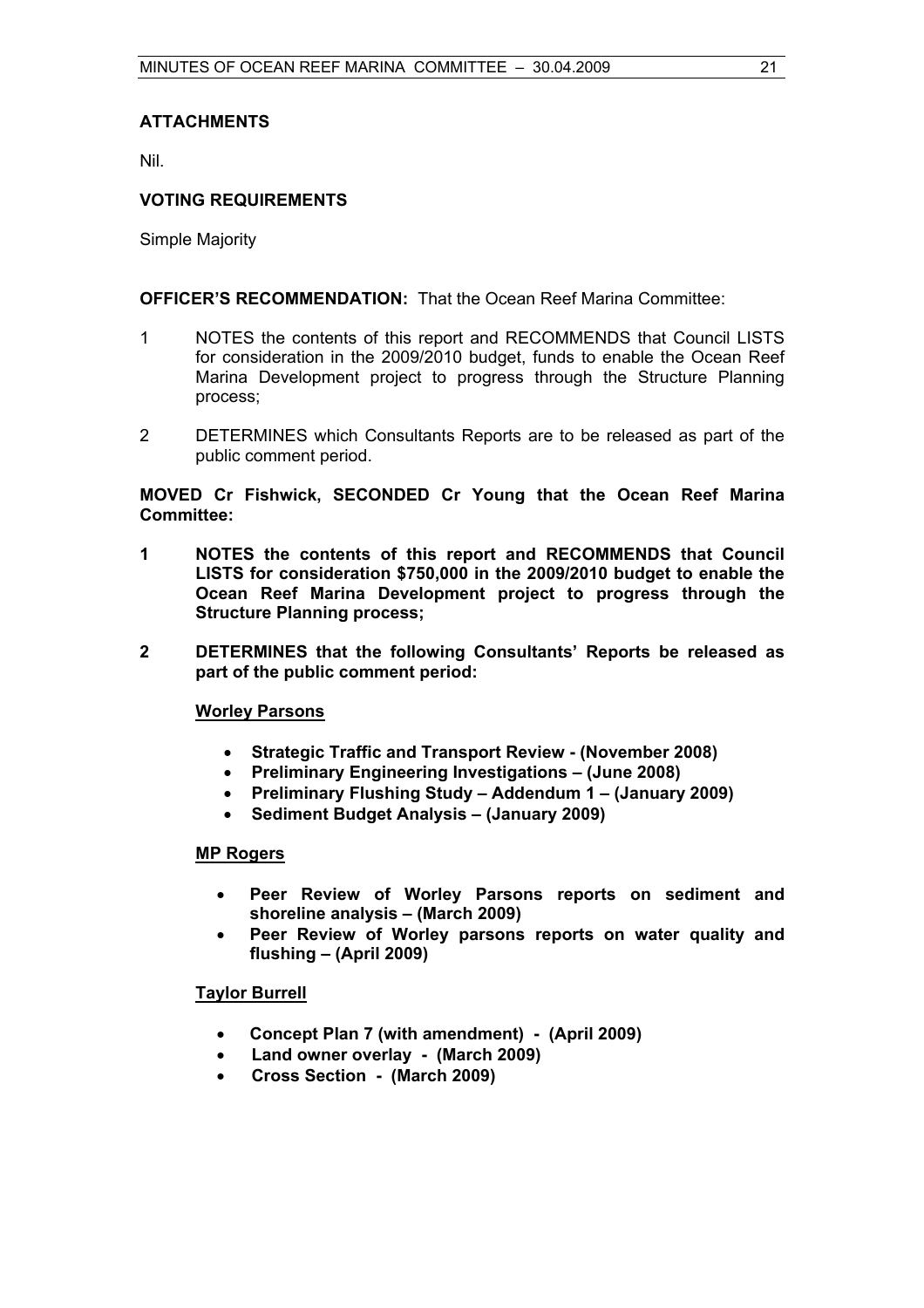### **SMEC**

- **Environmental Summary (November 2008)**
- **Vegetation Condition, Ecological Community and Flora Search Report – (December 2008)**
- **Level 1 Fauna Report (December 2008)**
- **Additional Environmental Information (January 2009)**
- **Grace Sun Moth Survey (April 2009)**

Discussion ensued.

#### **The Motion was Put and CARRIED (5/0) CARRIED (5/0)**

**In favour of the Motion:** Mayor Pickard, Crs Corr, Fishwick, Hollywood and Young

# **ITEM 3 OCEAN REEF MARINA DEVELOPMENT – STRUCTURE PLAN APPROVALS PROCESS REPORT – [07303, 04171]**

**WARD:** North-Central

**RESPONSIBLE** Mr Garry Hunt **DIRECTOR:** Office of CEO

#### **PURPOSE / EXECUTIVE SUMMARY**

The purpose of this report is to briefly outline the different approval paths via which the structure plan for the redevelopment of the Ocean Reef Marina could be progressed.

#### **BACKGROUND**

The Ocean Reef Marina project development site is located on the coast at Ocean Reef and is approximately 61 hectares in area. The site extends from just north of Swanson Way to north of Resolute Way. The City purchased Lot 1029 at Ocean Reef in 1979 for a price of \$525,000. This purchase was made as an investment for the benefit of the community, to enable the development of a range of recreational, commercial and ancillary service uses.

The project has been the subject of debate for over 30 years with a range of plans having been considered during this period of time. The project gained momentum when, on 7 November 2004, the then Minister for Planning announced that the State Government of the day would commit up to \$700,000 towards concept plans and a structure plan aimed at transforming Ocean Reef boat launching facility into a worldclass commercial and recreational marina.

The City recognises the imperative to ensure that the structure planning approvals process is undertaken via the best possible model.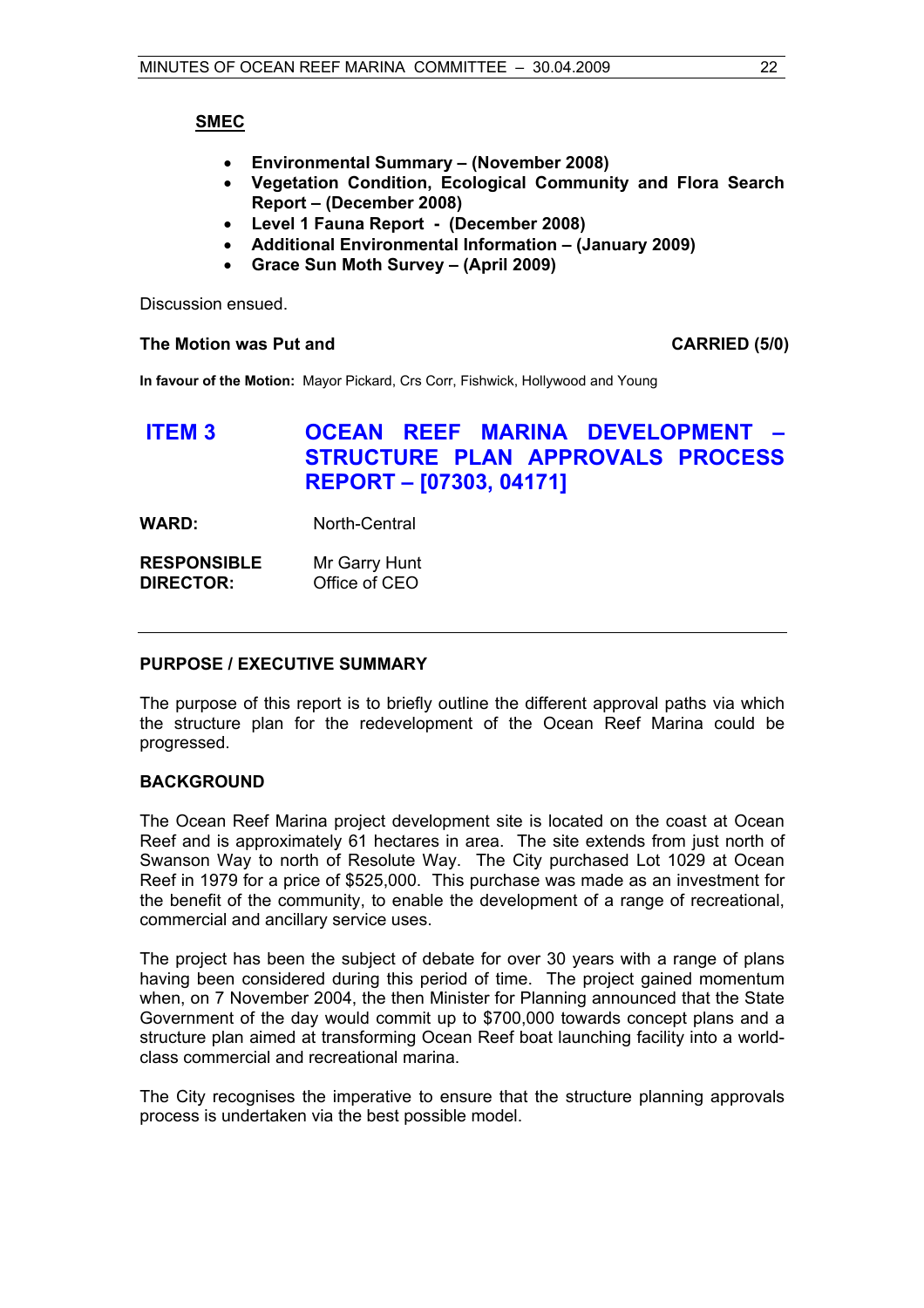#### **DETAILS**

The City commissioned the Ocean Reef Marina development Project Managers (Coffey Projects), in conjunction with consultants Taylor Burrell Barnett, to report on the different options available for progressing the project through the structure planning approvals process.

Coffey Projects have identified three possible options:

- 1. Approval via Section 38 of the EPA (City of Joondalup coordinated project)
- 2. Approval via Section 38 of the EPA (Structure Plan submitted to WAPC for approval)
- 3. Metropolitan Region Scheme Amendment with supporting Structure Plan

Full details of the identified options, including recommendations, are contained within the attached report – Coffey Projects: Ocean Reef Marina – City of Joondalup Planning Approvals Report.

#### **Link to Strategic Plan:**

- Key Focus Area: Leadership and Governance 1.1 OBJECTIVE: To engage proactively with the community.
- Key Focus Areas: The Built Environment 4.2 OBJECTIVE: To progress a range of innovative and high quality urban development projects within the City – 4.2.1 STRATEGIES: Develop a concept for, and commit to, the development of land at the Ocean Reef Marina site.

#### **Legislation – Statutory Provisions:**

The City is governed by the requirements of the Local Government Act 1995 in relation to dealings involving commercial undertakings and land development.

#### **Risk Management considerations:**

An updated (from 2005) Risk Management Assessment has been completed by the City's consultants (previously provided). The assessment was constructed based on up-to-date project information and research including preliminary studies and draft concept plans (including Concept Plan 5).

#### **Financial/Budget Implications:**

The 2008/2009 Budget allowed for \$1.19 million to be allocated to the preparation of the Ocean Reef Marina Structure Plan. To date \$814,363 has been committed to progressing the concept plan and accompanying field research and preliminary studies. It is anticipated that the allocated budget funds will be expended by 30 June 2009.

#### **Policy implications:**

It is recognised that the project is to conform to the City's Governance Framework.

#### **Regional Significance:**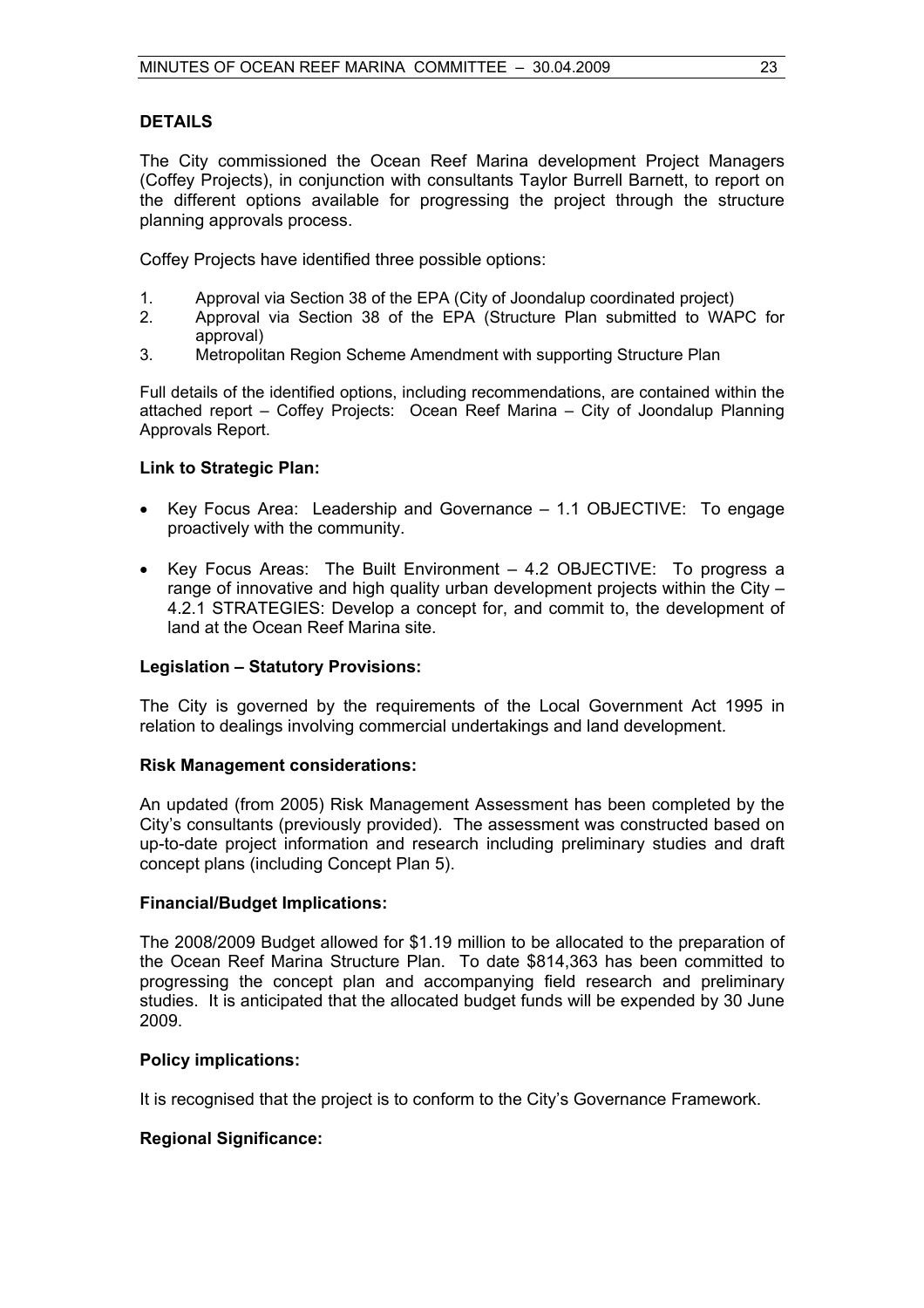The development has the potential to provide the residents of the City of Joondalup and the wider Western Australia community with a world class facility and visitor destination.

#### **Sustainability implications:**

A Sustainability Report will be required as part of the Structure Planning documentation.

#### **Communications Planning:**

A Communications Plan has been developed and preliminary discussions with a Public Relations Consulting firm specialising in community survey/consultation projects have taken place.

#### **Consultation:**

A public participation and communications strategy has been prepared for the project. To date significant community consultation has occurred via feedback from the Community Reference Group and community surveying.

#### **COMMENTS**

This information is being provided to inform committee members that there are alternative plans available to progress the Structure Plan forward. Officers from the City recently met with representatives from the State Land Services Department who have responsibility for the Crown land on the Ocean Reef Marina development site. One outcome of this meeting was the establishment of a small working party whose task will be to investigate the land assembly options which will underpin the Business Case for the project. The group's considerations may also influence which path the City follows in the development of a Structure Plan particularly in relation to leasehold tenure. There is some resistance within the State Land Service Department to this option; however there is the view that a new model could be developed that does not have the constraints or limitations experienced at other venues such as the Swan Brewery or Port Coogee, Fremantle and Hillary's Marinas.

The City of Joondalup's Planning Department has reviewed the Coffey Projects/Taylor Burrell Barnett Report and concurs with the approval processes available.

#### **ATTACHMENTS**

Attachment 1 Coffey Projects: Ocean Reef Marina – City of Joondalup Planning Approvals Report.

#### **VOTING REQUIREMENTS**

Simple Majority